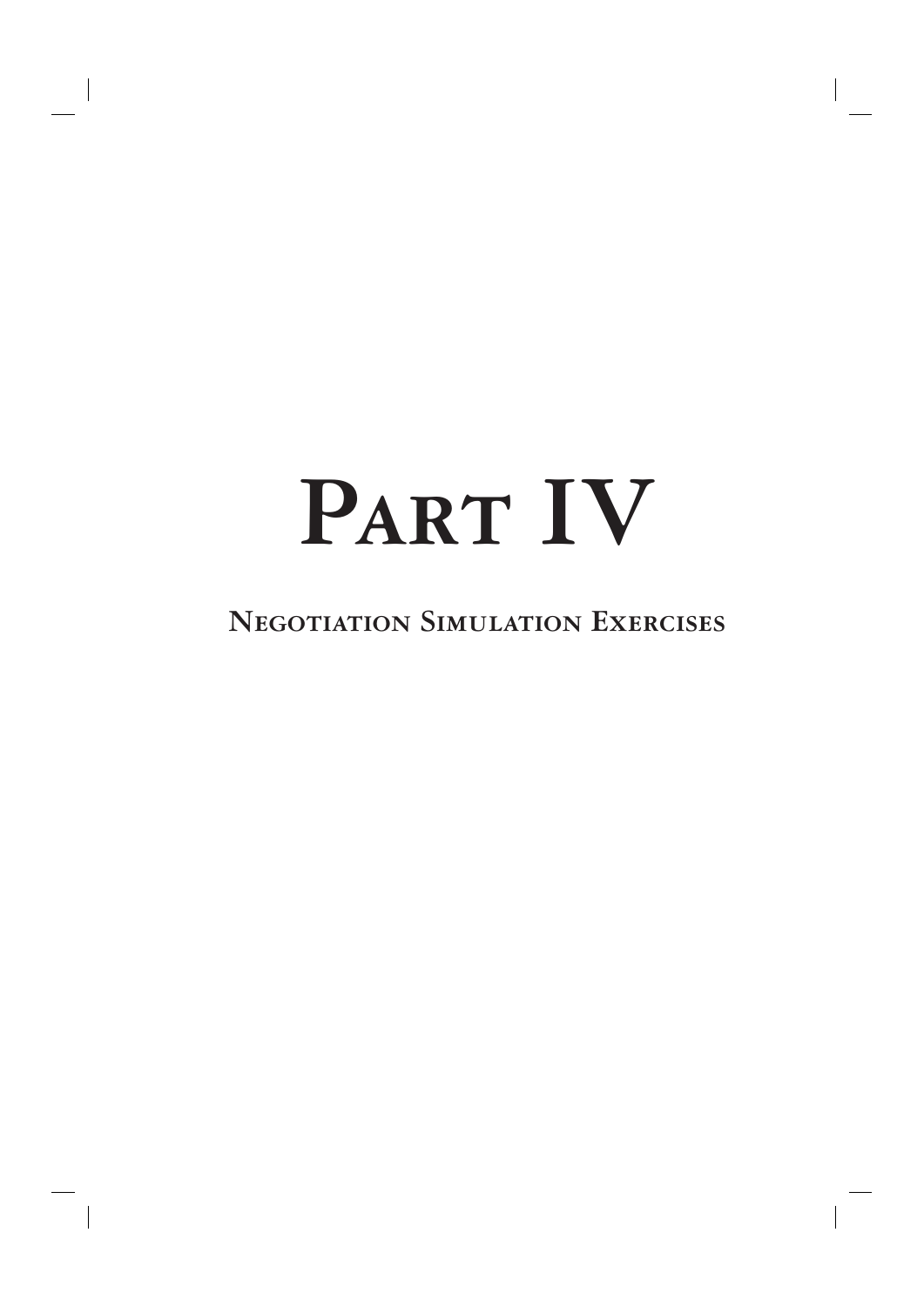$\frac{1}{\sqrt{2}} \int_{-\infty}^{\infty} \frac{1}{\sqrt{2}} \, d \mu \, d \mu$  $\frac{1}{2}$  $\begin{array}{c} - \\ | \end{array}$  $\frac{1}{\sqrt{2}}$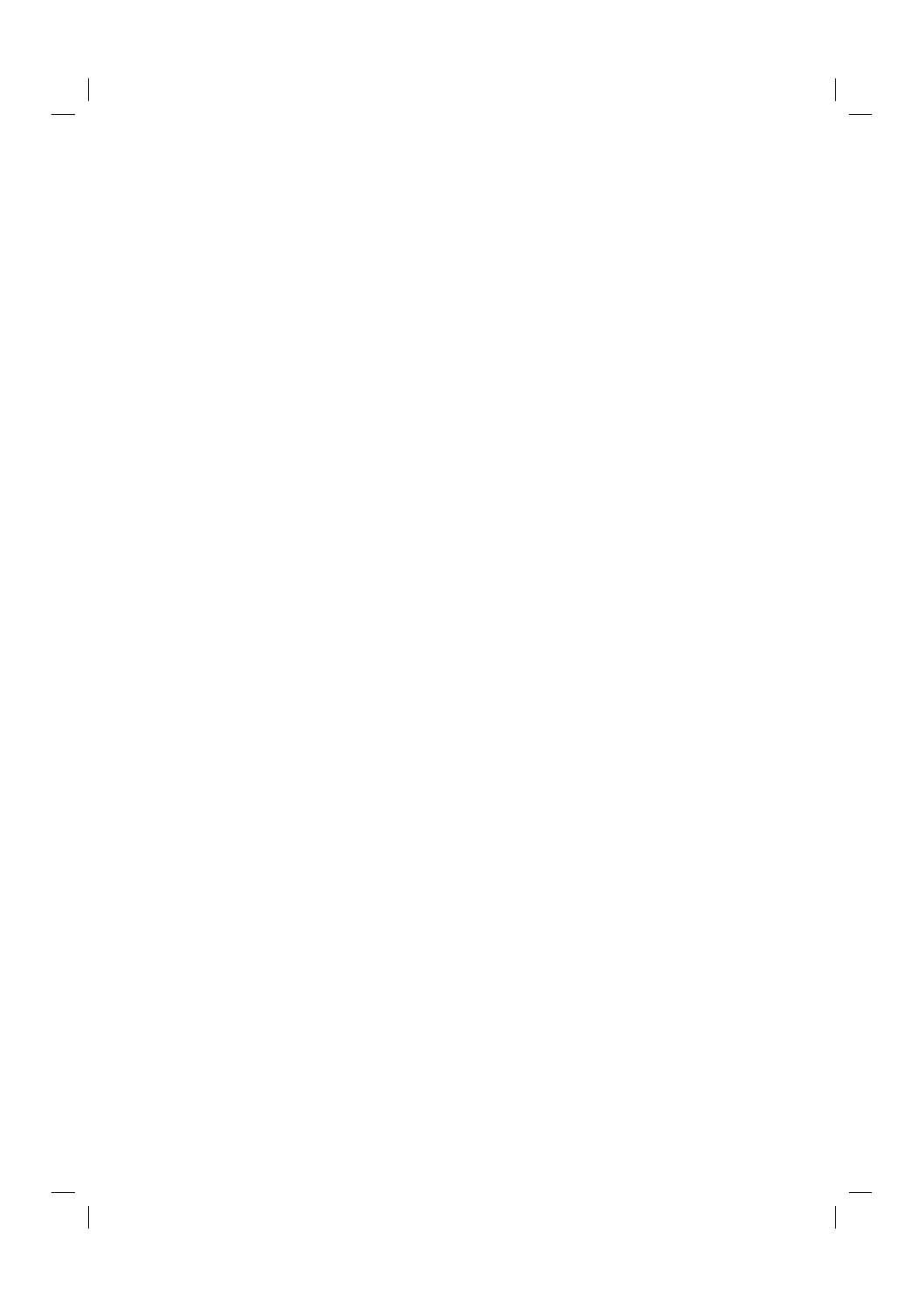# **Multilateral Negotiation Simulation Exercise: The Sustainable management and conservation of forests**<sup>1</sup>

## *Brook Boyer2*

An important and practical component of the University of Joensuu – UNEP International Environmental Law-making and Diplomacy Course 2005 was a twoday exercise simulating multilateral environmental negotiations in the context of a working group on the sustainable management and conservation of forests. The exercise aimed to expose the training course participants to the real-world complexities and dynamics of multilateral environmental negotiations, as well as contemporary international forest policy-making issues, without mimicking current or past intergovernmental negotiations. The exercise was developed by a team of negotiation and environmental law trainers and researchers from UNEP, UNITAR, the University of Joensuu and the Fletcher School of Law and Diplomacy of Tufts University. The draft versions of the exercise's background and scenario notes are reprinted in this Review.

The exercise includes information on the scenario and expected outcome of the working group, as well as biographical profiles of the 17 roles. The exercise also includes a background note providing an overview of the various problems of deforestation and unsustainable forest management practices and their implications; confidential instructions for the 17 roles; three draft proposals; and one press

<sup>1</sup> For the full set of documents given to participants during the University of Joensuu – UNEP International Environmental Law-making and Diplomacy Course please refer to the Course website, www.joensuu.fi /unep/envlaw/index.html. It should be noted that the documents available are a draft version.

<sup>2</sup> Senior Programme Officer, UNITAR.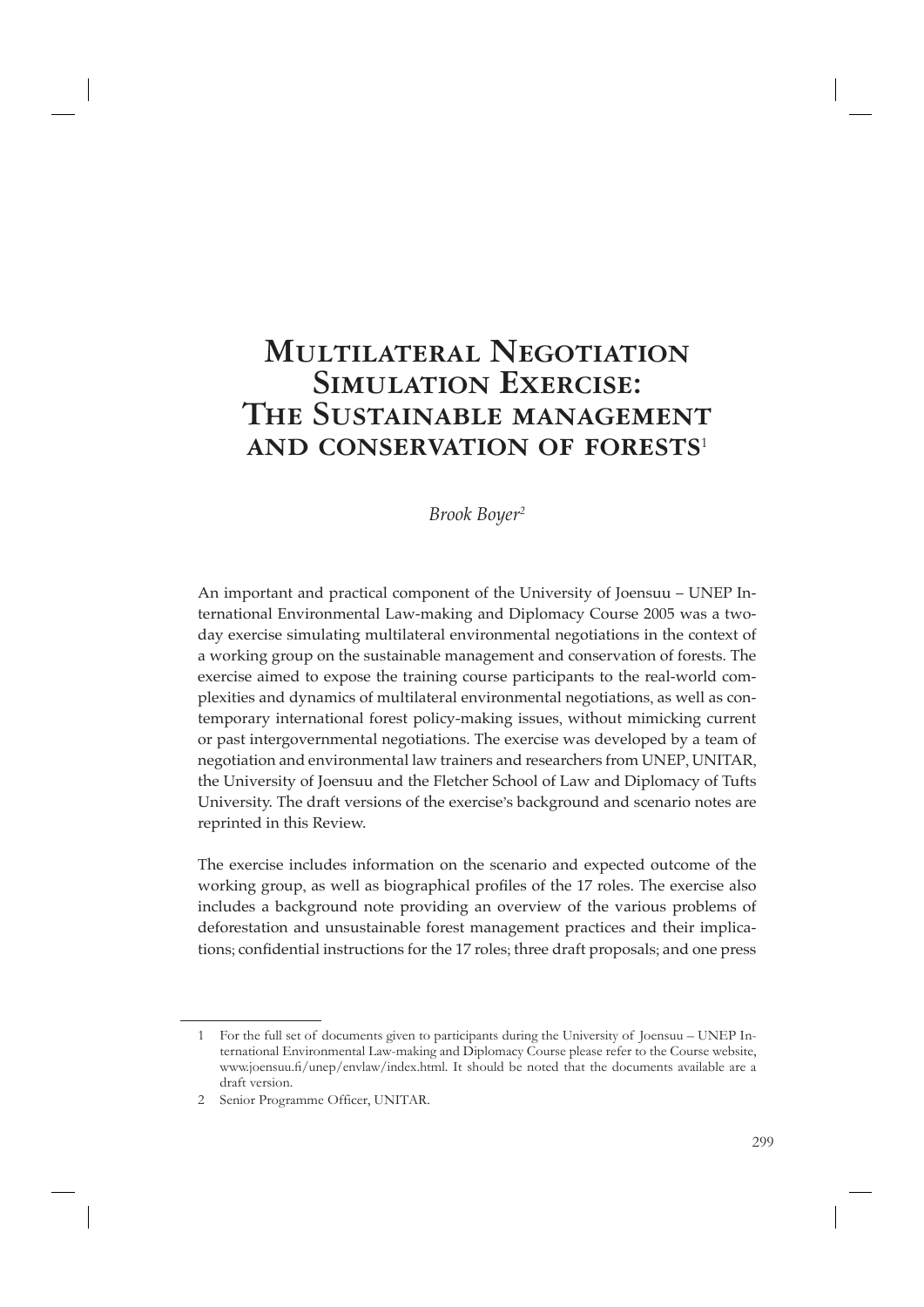release. The exercise's purpose is purely educational; the scenario and role instructions are entirely hypothetical and do not represent any official policy or position of the names of the organizations or countries mentioned.

The simulation exercise was conducted in two different groups (red and black), since the number of participants in the course largely exceeded the number of roles. The participants were randomly divided into the groups and assigned roles, except for the participant asked to play the role of the chairman of each group, which was done selectively. None of the participants was assigned the role of his or her own country of origin. Most participants were assigned individual roles, although several participants were paired to a single role. The two groups were then separated and they conducted the exercise in different university buildings.

The participants were given their confidential role instructions and information and background material one day in advance of the simulation. According to the results of the post-exercise evaluation, approximately 80 percent of the participants (85 percent in the red group and 78 percent in the black group) reported that they read the exercise documents the night before the simulation. When asked whether they undertook any other preparations, such as consulting other delegates, only 52 percent of the participants in the black group indicated in the affirmative, while 80 percent in the red group indicated that they had undertook such preparations. Seventy-one and 76 percent of the participants in the black and red groups, respectively, rated themselves as highly involved in the exercise, both inside and outside formal debates.

It is interesting to note that the amount and type of preparation undertaken by the participants in the two groups may have conditioned, at least partly, how the negotiation processes unfolded in the two groups. During the first day's negotiation session, the red group's discussions and debates took place in plenary and were highly structured and co-operative. Discussions in the black group, on the other hand, were much less structured, reflected uncompromising behaviour and took part most of the time outside of plenary session in informal consultations, corridor work, etc. While this was certainly the result of the style of the chairman and the behaviour of the individual delegates as well as other possible factors, it may also have resulted from the amount and type of preparation that the participants in the two groups undertook. Much more preparation and consultation was undertaken by the red group which greatly facilitated discussions and debate once the simulation of the informal working group got underway.

The negotiation processes of the two groups also largely determined the nature of the outcomes. Although both groups achieved outcomes, the red group's chairman took the initiative to produce a draft text in the evening before the second day of the simulation. When the red group reconvened, delegates were able to begin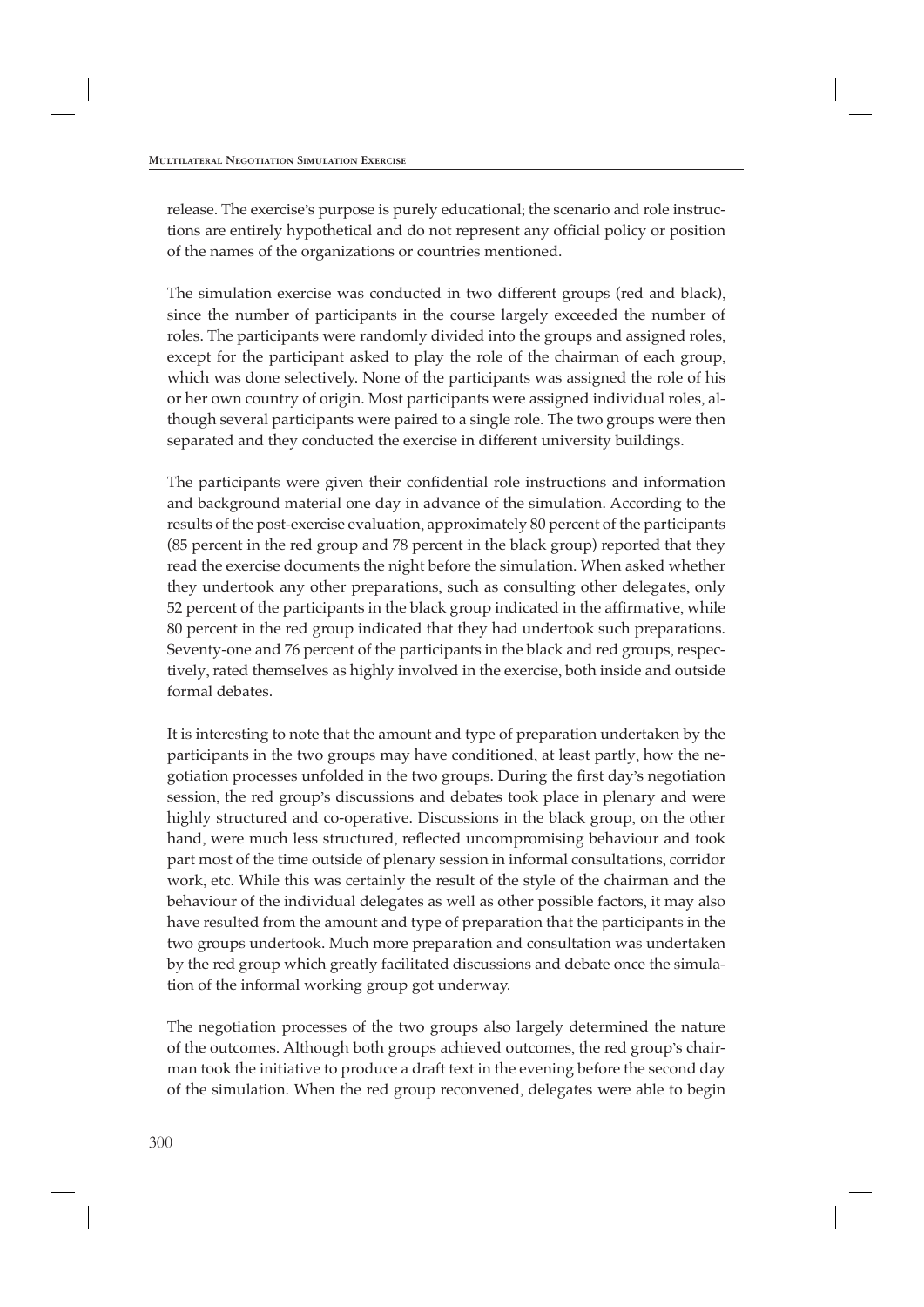the first, and then second reading of the chair's draft and incorporate revisions to the text as needed. The secretariat in the red group also played an active role during the second day by facilitating the process of revisions to the draft text. The black group, on the other hand, failed to make much progress during the first day's negotiation sessions. As a result, a few delegates convened an informal contact group and discussed options very late into the evening.

In the late afternoon of the second day of the simulation, the course trainers and facilitators conducted a debriefing session of the exercise. Filming the simulation of the two working groups enabled the trainers to play back excerpts and engage the participants in a constructive, yet critical review of the exercise. Participants and trainers also identified and reviewed various factors which contributed to, or impeded, successful performance in multilateral environmental negotiation.

The exercise appears to have met its objectives. Nearly all participants evaluated the exercise as either having entirely (40 percent black, 33 percent red) or mostly (48 percent black, 57 percent red) met the objectives of introducing them to the complexity of multilateral environmental negotiation. A majority (74 percent black, 85 percent red) found the exercise to be highly relevant to the special theme of the 2005 Course: forests. All participants (100 percent) in both groups found their instructions clear and would recommend the exercise to a colleague. One participant mentioned, 'The practical side of negotiation cannot be learnt from the books but [has] to be experienced'; another participant observed that 'it was the most important part of the training course.'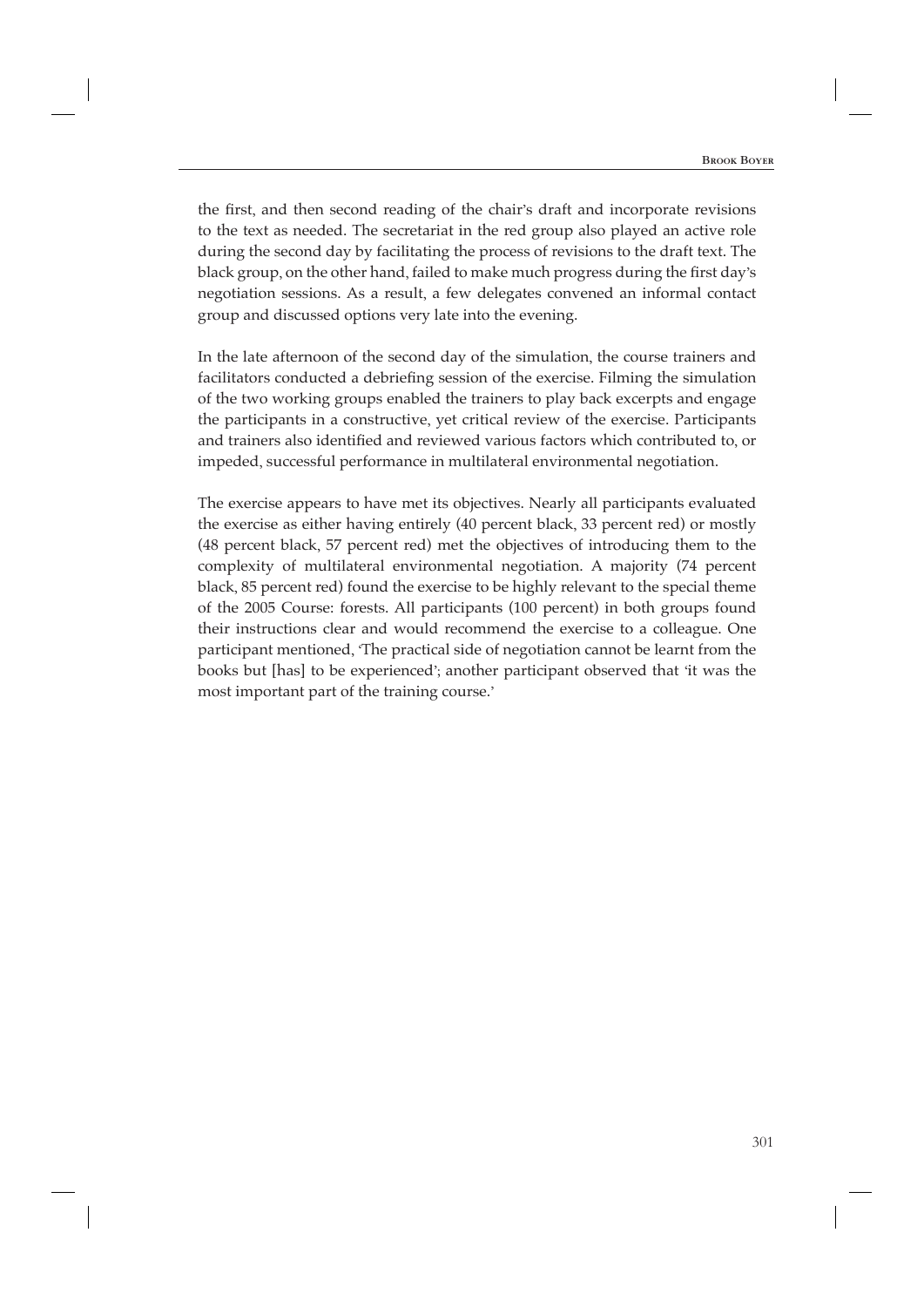## **Forest Game Background Briefing Materials<sup>3</sup>**

#### **Overview**

Despite international efforts to promote conservation and sustainable forest management, forest areas have continued to decline rapidly in most regions of the world. Forests currently cover an estimated 3.6 billion hectares, about one third of the world's land area, from an originally forested area of 6 billion hectares. According to the Food and Agriculture Organization (FAO) *Global Forest Resources Assessment 2000*, 4 the gross rate of deforestation in 1990-2000 was estimated to be 14.6 million hectares per year, with a net annual rate of 9.4 million hectares after accounting for reforestation and growth in tree plantations. The total net loss of forests in 1990-2000, 9.4 million hectares, equals an area larger than the size of Venezuela. The vast majority of deforestation, 14.2 million hectares per year, occurs in the tropics.

#### **Where are the World's Forests?**

The largest share of the world's forests can be found in Europe. However, tropical forests are the most predominant ecological type. Ninety-five percent of forest cover is natural forest and the remaining five percent is plantations. Two-thirds of the world's forests are distributed among 10 countries: Russia, Brazil, Canada, the United States, China, Australia, the Democratic Republic of Congo (DRC), Indonesia, Angola, and Peru.

#### **Causes of Deforestation**

Understanding the root causes of deforestation is central to international policy-making. The proximate causes, such as agricultural expansion or forest fires, are driven by larger social, economic, and environmental forces, which must be addressed in order to create viable solutions.

The proximate causes of deforestation include: i) agricultural expansion to feed growing populations combined with increased cultivation of cash crops and livestock; ii) area development, such as road construction, opening up access to forests for logging, settlements and agriculture, large dams, flooding forested areas and mining activities, resulting in the clearing of large areas; iii) unsustainable commercial logging practices, such as clear-cutting and illegal logging which, according to World Bank estimates, cost governments USD 10-15 billion annually; iv) alien invasive species, devastating entire tree species and threatening to fundamentally alter natural forest ecosystems; v) forest fires, burning up to  $500$ 

<sup>3</sup> The Negotiation Simulation on Global Forests Management and Conservation is for educational use only. The scenario and role instructions in this simulation are entirely hypothetical and do NOT represent any official policy or positions. This simulation exercise was developed in partnership by the United Nations Environment Programme (UNEP), the United Nations Institute for Training and Research (UNITAR), the Fletcher School of Law and Diplomacy (Tufts University), and the University of Joensuu, Finland, under the direction of Barbara Ruis (UNEP), Brook Boyer (UNITAR), Professor Adil Najam (Fletcher School of Law) and Professor Tuomas Kuokkanen (University of Joensuu). Brooke Barton and Nadaa Taiyab, both of the Fletcher School of Law, co-ordinated the role development, and the individual role instructions were written by Brooke Barton, Karoun Demirjian, Joshua Newton, Nadaa Taiyab, and Nirmalan Wigneswaran from the Fletcher School of Law and Hyun-Binn Cho and Arun Seetulsingh from UNITAR. The development of the exercise was supported by the University of Joensuu. This exercise may not be used, reproduced, revised, or translated in whole or in part by any means without written permission.

<sup>4</sup> Food and Agriculture Organization, *Global Forest Resources Assessment 2000* (FAO: Rome, 2001).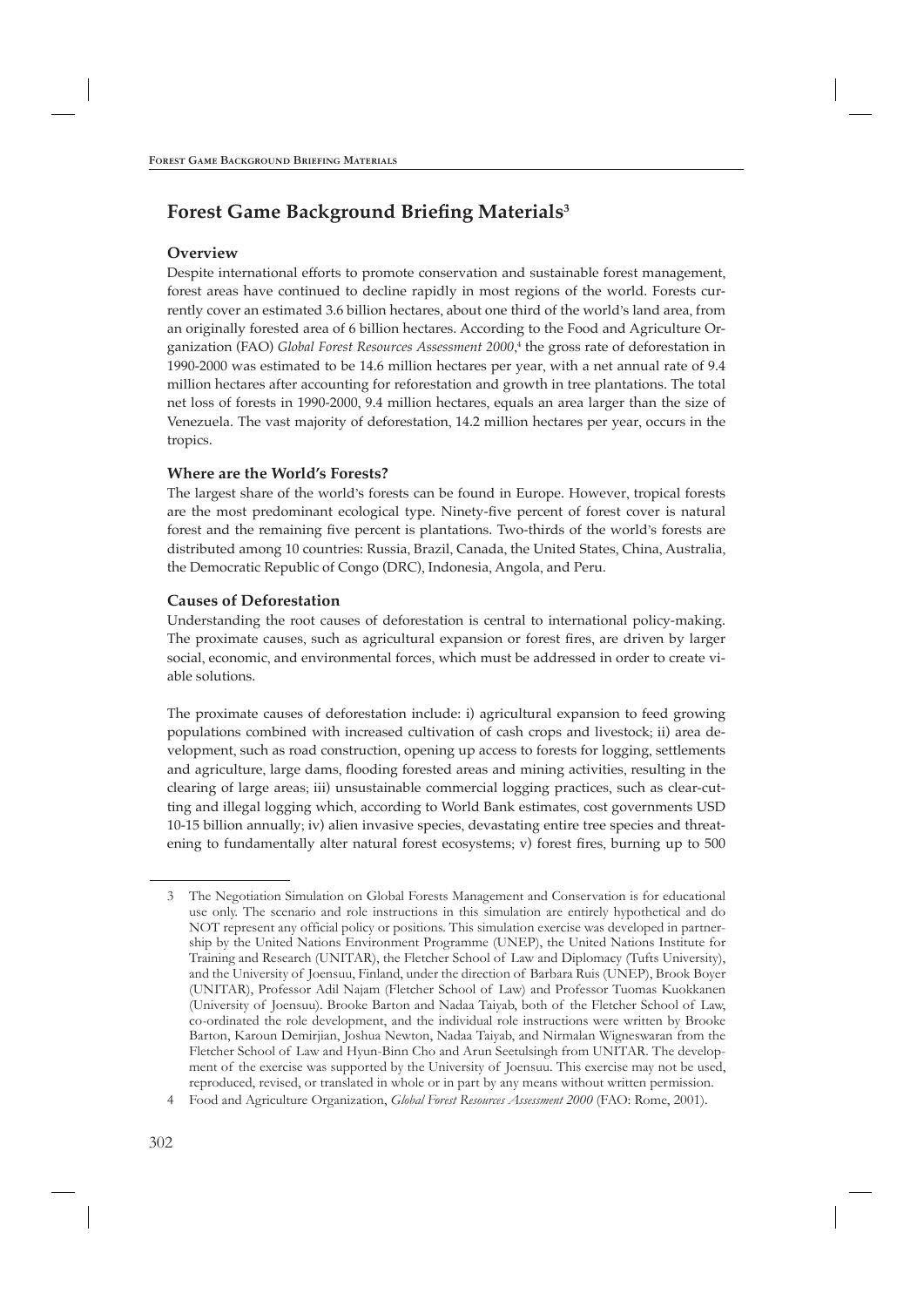million hectares of woodlands, open forests, and savannahs annually; vi) climate change, which could drastically alter global forest ecosystems, as well as air pollution and acid rain; vii) The underlying causes of deforestation are far more complex, involving government policy, market failure and poverty.

Government policies in some countries promote the conversion of forestland to agriculture and cattle grazing. In some countries, farmers run the risk of losing their land title if the land is not converted to agriculture or other "useful" purposes. Many governments are also responsible for issuing timber concessions below market prices and for turning a blind eye to, or even profiting from, illegal logging. Subsidies in forestry, agriculture and transportation further encourage practices that are ecologically destructive.

Market mechanisms only assign economic value to the timber extracted from forests and fail to value the environmental services and other cultural, social and subsistence benefits that forests provide. Consequently, demand for forest products is far higher than would be the case if these externalities were factored into prices. Lacking economic incentives to conserve forests, it is unsurprising that landowners choose to convert land to other productive uses. International demand, particularly in industrialized countries, for cheap meat, soybeans for livestock and paper further encourages the conversion of forestland to agricultural uses. Forests are cleared for cash crops that are produced almost exclusively for export to OECD countries.

Poverty and weak land tenure in rural areas also play a role. Landlessness and unemployment drive migration to forest areas. Sustainable use of forests and investment potential in the forest sector is limited by weak land tenure policies. In addition, the exclusion of local communities and indigenous peoples from decision-making and benefit-sharing from forest resources further reduces incentives for sustainable forest management.

#### **Implications**

Forests have multiple uses and benefits as storehouses of biodiversity, as stabilizers of the atmosphere and landscape, as human habitat and as an essential natural resource. Consequently, the decline of the world's forests has far-reaching environmental, economic and social implications. Forests are important repositories of biodiversity, containing 60-90 percent of all terrestrial species on the planet. The World Conservation Union estimated in 1997 that 12.5 percent of the world's 270,000 species of plants and 75 percent of the world's mammals are threatened by forest decline. Tropical forests, which cover approximately seven percent of the world's surface, are the most species-rich environments on earth, containing up to 90 percent of the world's species. It is estimated that rainforest deforestation leads to a loss of 137 plant, animal and insect species each day. The disappearance of species disrupts the functioning of ecosystems and may mean the loss of yet undiscovered cures for human diseases.

Deforestation is a key contributor to desertification and land degradation and essential to watershed protection. The loss of forested area leaves soil more vulnerable to erosion, which can lead to extensive flooding, aggravated droughts, landslides, the pollution of watercourses and the loss of agricultural productivity. Desertification affects 41 percent of the world's land area and more than 900 million people in over 100 countries. It is estimated that the annual income lost in areas immediately affected by desertification amounts to USD 42 billion.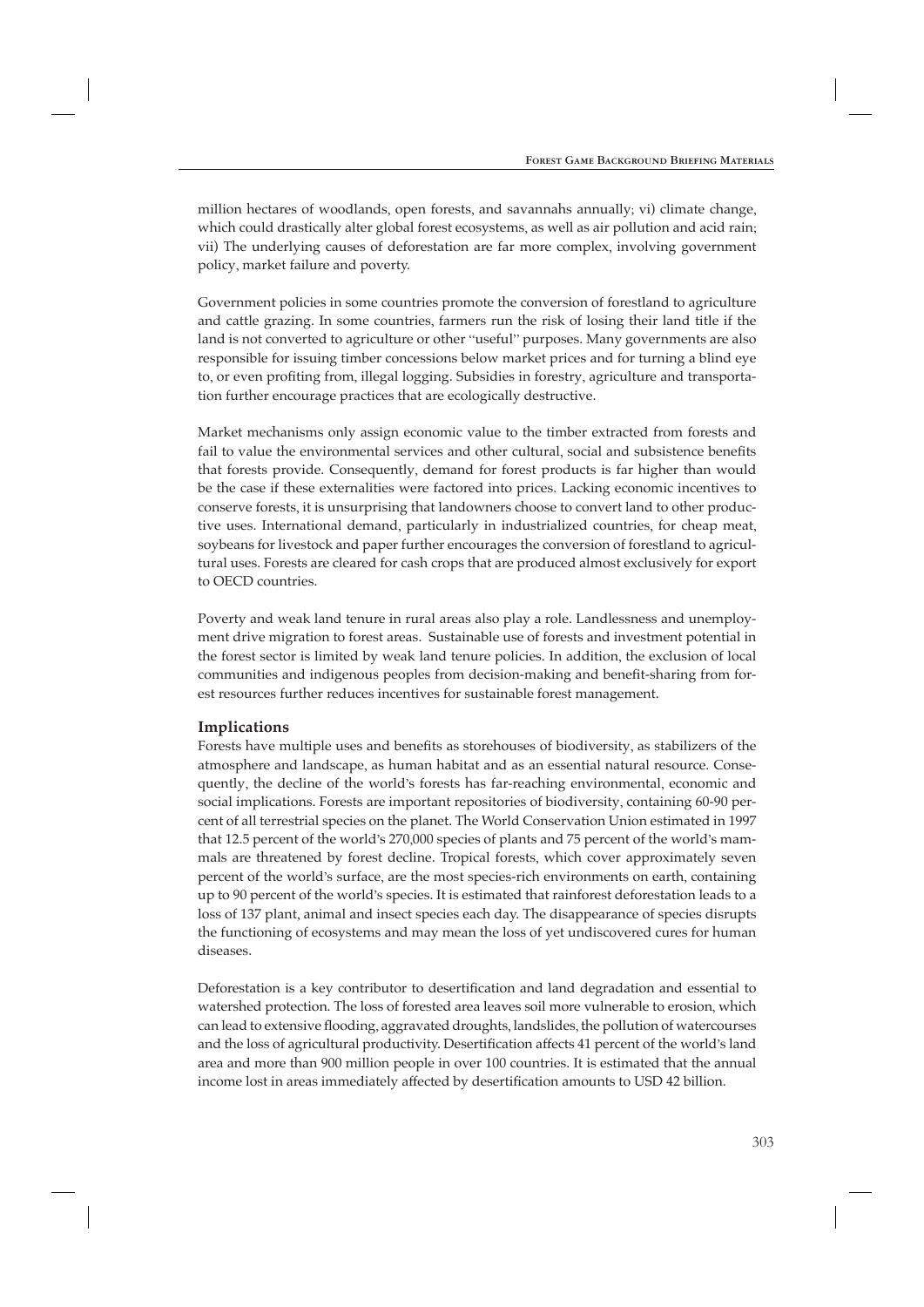Forests play a crucial role in global climate regulation, influencing rain, temperature and winds and are one of the Earth's largest carbon sinks. Forests absorb carbon from the atmosphere through photosynthesis and release carbon when destroyed or degraded. The largest vegetation and soil carbon pools are in tropical forests, 60 percent and 45 percent of the total, respectively, due to their wide area and high carbon densities. Deforestation has serious implications for climate change. About 25 percent of the increase in atmospheric carbon concentrations in the past 150 years has come from changes in land use, such as deforestation and the cultivation of soils for food production. However, reforestation can reduce atmospheric carbon concentrations by sequestering carbon in trees and soil.

The world's forests are also the source of an essential economic commodity: timber. In 2000, the international trade in wood and wood-based products was estimated at USD 354 billion, or 1.2 percent of world GDP. In many developing countries, timber can be an important source of revenue and a major foreign exchange earner. The international trade in forest products increases by 4.5 percent per year. Industrialized countries in the Northern hemisphere account for 80 percent of exports and imports of forest products. In 1995, the top five importers were the United States, Germany, Japan, the United Kingdom and Italy and accounted for 50 percent of world imports; the top five exporters were Canada, the United States, Sweden, Finland and Germany, accounting for more than 50 percent of world exports. Brazil, Indonesia and Malaysia accounted for 10 percent of world exports and 50 percent of developing country exports. China is increasingly becoming a major importer of tropical forest products. Timber from plantation forests in the Southern hemisphere, particularly from Latin America, has provided fierce competition for Northern wood producers. Southern hemisphere plantation forests enjoy the advantage of higher productivity, having a faster growth rate than Northern forests. Certified forests constitute only four percent of forest area, 90 percent of which is located in the Commonwealth of Independent States, North America, and Europe. It is estimated that the illegal timber trade makes up 10 percent of the world's timber trade.

Finally, forests serve as habitats and a source of livelihoods for many indigenous and forest-dependent peoples. 1.2 billion people, 90 percent of whom live below the poverty line, depend on forests for wood fuel, food and fodder. Wood fuel is an important source of energy in many parts of the world, accounting for as much as 70 percent of all energy use in 40 developing countries. For 60 million indigenous people of the world, forests provide food, medicinal plants and cultural and spiritual values.

#### **History**

In 1990, Swedish Prime Minister Ola Ulstein first put forward a proposal to create an international convention for the conservation and sustainable development of the world's forests in response to the failure of existing international forest protection programmes. Proponents envisioned a regime for tropical forests that would define sustainable forestry and regulate forestry management practices at the global level. At the United Nations Conference on Environment and Development (UNCED) in Rio de Janeiro in 1992, nations were fiercely divided over the creation of an international treaty on forests.

Key points of contention were the implications of a forest convention to state sovereignty, whether it was possible or desirable to apply an international definition of sustainable forest management over such a wide range of socioeconomic and ecological conditions and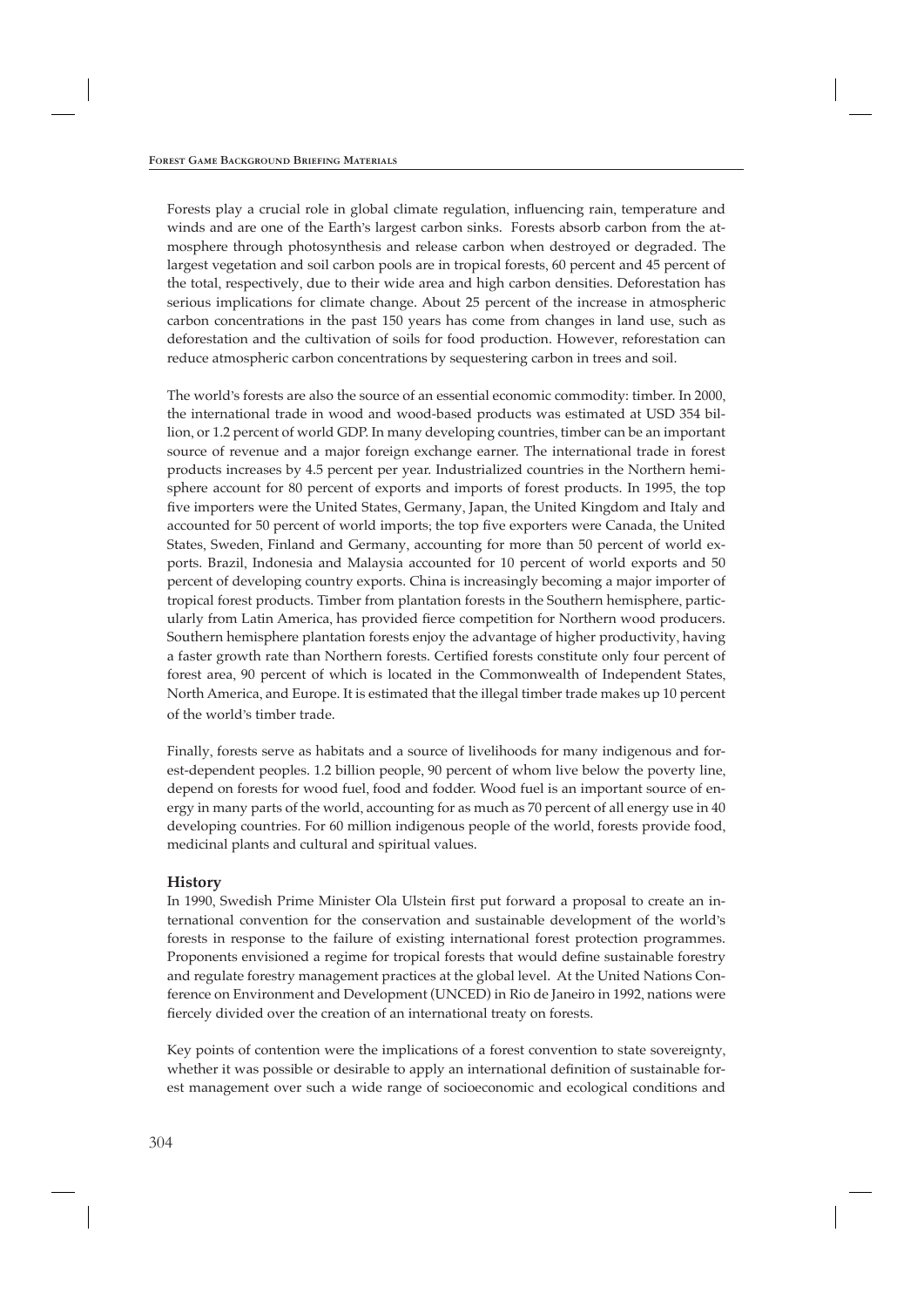whether the convention should apply only to tropical forests or to all forests. Although the proposals were expanded to include all forests, a stalemate ensued and the issue was tabled for future negotiation. Instead, UNCED adopted the Non-Legally Binding Authoritative Statement of Principles for a Global Consensus on the Management, Conservation, and Sustainable Development of All Types of Forests.5 Key element of the Forest Principles include that they should apply to all forests, both tropical and temperate. Forests should be protected both for their ecological value and for their subsistence and economic value to local communities. States have the sovereign right to exploit the natural resources within their jurisdiction and the corresponding obligation to ensure that their activities within their territory do not cause damage to the environment of other states or areas beyond the limits of national jurisdiction. States have the sovereign right to manage and utilize their own forests in accordance with their developmental needs and on the basis of national policies. National policies should recognize and support rights of indigenous people and forest dwellers. Finally, unilateral trade restrictions on timber and forest products should be removed

The proposal for a forest convention was revisited in 1995 at the third meeting of the Commission on Sustainable Development. Still unable to achieve consensus, governments established the Intergovernmental Panel on Forests (IPF) (1995-1997) to further examine sustainable forest management and the need for an international forest convention. The IPF was succeeded by the Intergovernmental Forum on Forests (IFF) (1997-2000). The outcome of the IPF/IFF process was a set of 270 proposals for sustainable forest management. A third intergovernmental forum was created in 2000, called the United Nations Forum on Forests (UNFF). Nations convene annually under the UNFF to voluntarily report on their progress in implementing IPF/IFF proposals. Other international fora on forestry include the Committee on Forestry (COFO) of the Food and Agriculture Organization (FAO) and the International Tropical Timber Organization (ITTO).

The first International Tropical Timber Agreement (ITTA) was adopted in 1984 and renegotiated in 1994.<sup>6</sup> The 1994 agreement removed the emphasis on tropical forests but did not explicitly include temperate forests. All producing countries agreed that their goal would be to export all tropical timber products from sustainably managed forests by 2000. The ITTO has compiled 41 principles and 36 recommendations that comprise sustainable yield forest management: the yield that a forest can produce continuously at a given intensity of production and management. These guidelines include national-level land use strategies with clearly demarcated forests and plantations, a logging plan and wood production targets. By 2000, there had been little progress towards implementing the sustainable management principles. Nevertheless parties to the treaty reaffirmed their commitment to sustainable forestry and renamed the guidelines the ITTO 2000 Objective.

<sup>5</sup> Non-legally Binding Authoritative Statement of Principles for a Global Consensus on the Management, Conservation and Sustainable Development of all Types of Forests, Rio de Janeiro, 3-14 June 1992, UN Doc. A/CONF.151/26 (Vol. III), www.un.org/documents/ga/conf151/ aconf15126-3annex3.htm.

<sup>6</sup> International Tropical Timber Agreement, Geneva, 26 January 1994, in force 1 January 1997, www. itto.or.jp/live/PageDisplayHandler?pageId=201.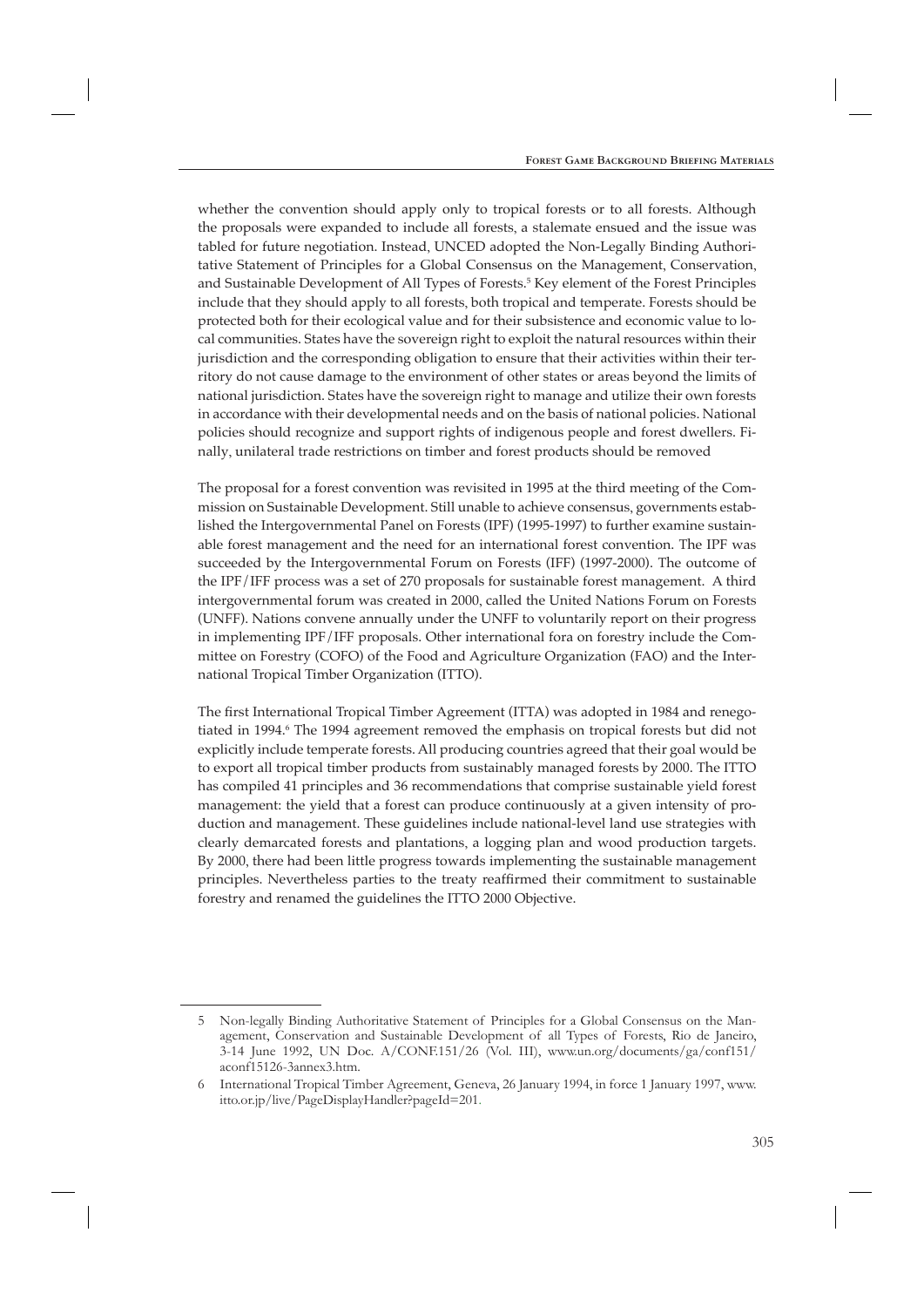#### **Major Debates**

#### **Binding vs. Non-binding**

The merits of creating a legally binding versus a non-binding treaty are a major source of controversy amongst nations and civil society. Proponents argue that a legally binding international forest convention is the best way to ensure that the world's forests are sustainably managed by creating a universal regulatory framework with monitoring and compliance features. Opponents counter that lengthy negotiations would only delay action and that a legally binding treaty would further legitimize the commercialization of forests and exclude indigenous and forest-dependent peoples. Such a treaty may also entrench narrow and potentially harmful interpretations of national sovereignty over natural resources.

#### **Framework Convention vs. a Protocol to an Existing Treaty**

A legally binding agreement could be negotiated in several forms including a framework convention, outlining general principles to be operationalized by future protocols, or as a protocol to an already existing treaty. Currently dozens of legally binding treaties exist at regional and global levels related to forests in some manner. However, most existing agreements mainly focus on environment, biodiversity or trade. One major source of debate has been how more effectively to link these overlapping agreements and foster greater cooperation on global forest issues. Relevant treaties in the forest sector include the Convention on Biological Diversity (CBD), 7 the United Nations Framework Convention on Climate Change (UNFCCC),<sup>8</sup> the Kyoto Protocol,<sup>9</sup> the United Nations Convention to Combat Desertification (UNCCD),<sup>10</sup> the International Tropical Timber Agreement<sup>11</sup> and the Convention on the International Trade in Endangered Species (CITES).<sup>12</sup>

#### **Utilization vs. Conservation**

The stated objectives of international forestry efforts are conservation and sustainable management. However, there is a great tension over which of these objectives should be emphasized in a global treaty. Conservationists tend to view forests in terms of the environmental services they provide and as sources of biodiversity. Conversely, sustainable management is often perceived as a synonym for either sustainable trade or a way to manipulate the international trade of forest products in favour of Northern countries. Sustainable management is also closely tied to issues relating to the rights of local communities to access forest resources.

<sup>7</sup> Convention on Biological Diversity, Rio de Janeiro, 5 June 1992, in force 29 December 1993, 31 *International Legal Materials* (1992) 822, www.biodiv.org/doc/legal/cbd-en.pdf.

<sup>8</sup> United Nations Framework Convention on Climate Change, New York, 9 May 1992, in force 21 March 1994, 31 *International Legal Materials* (1992) 849, unfccc.int/files/essential\_background/ background\_publications\_htmlpdf/application/pdf/conveng.pdf.

<sup>9</sup> Kyoto Protocol to the United Nations Framework Convention on Climate Change, Kyoto, 11 December 1997, in force 16 February 2005, 37 *International Legal Materials* (1998) 22, unfccc.int/ resource/docs/convkp/kpeng.pdf.

<sup>10</sup> United Nations Convention to Combat Desertification in those Countries Experiencing Serious Drought and/or Desertification, particularly in Africa, Paris, 17 June 1994, in force 26 December 1996, 33 *International Legal Materials* (1994) 1309, www.unccd.int/convention/menu.php.

<sup>11</sup> ITTA 1994, *supra* note 6.

<sup>12</sup> Convention on International Trade in Endangered Species of Wild Flora and Fauna, Washington D.C., 3 March 1973, in force 1 July 1975, 993 *United Nations Treaty Series* 243, www.cites.org/eng/ disc/text.shtml.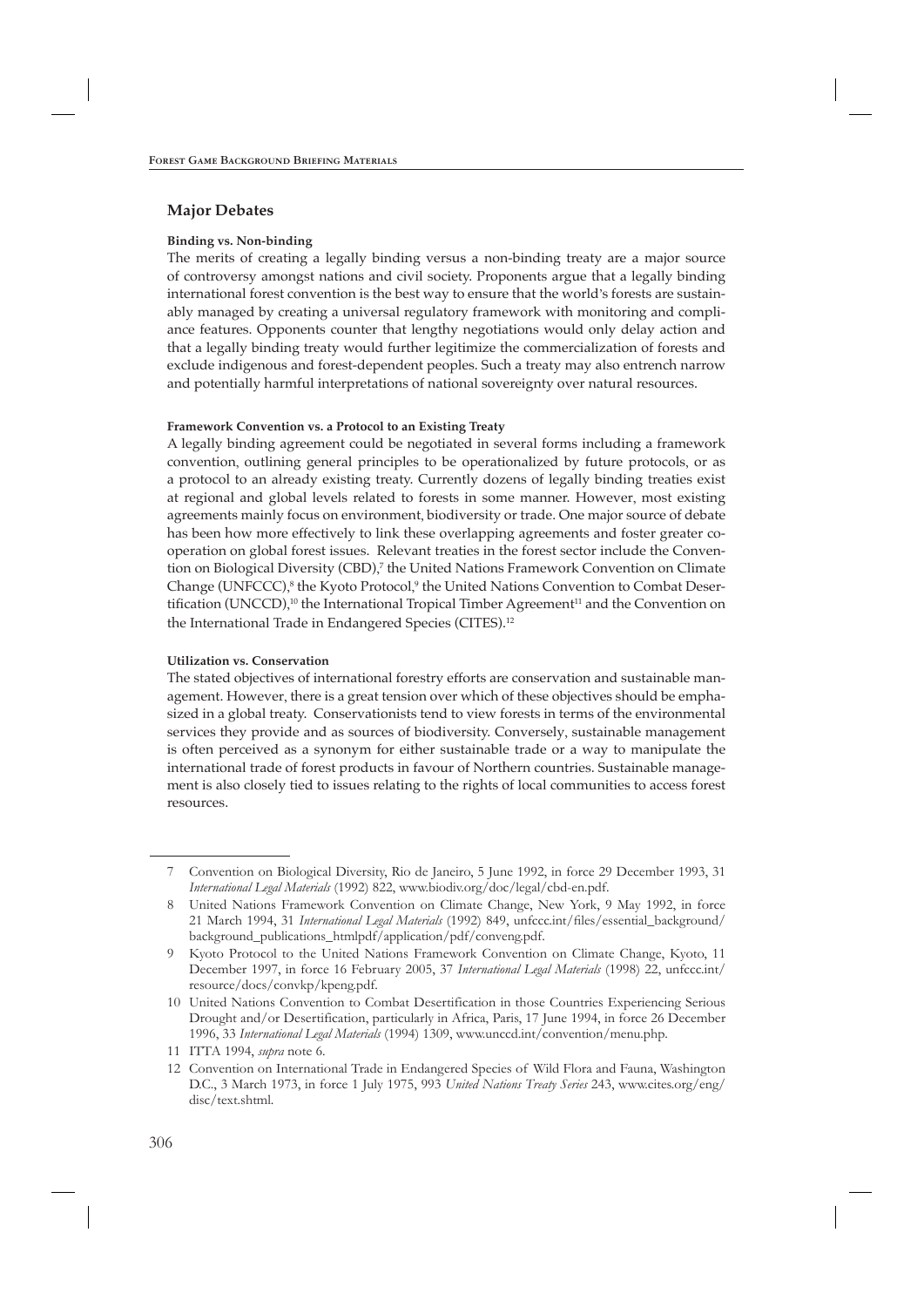#### **Forests for the trees**

Much of the international forest policy debate has surrounded the global definition of sustainable forestry management. If a common definition could be agreed upon, countries could have a global standard differentiating green wood, which could then be applied to trade policy. Advocates believe that discrimination in favour of green wood will provide effective economic incentives for implementing sustainable forest management. Other countries view certification or eco-labelling of wood as nothing more than a disguised form of protectionism. They fear that richer players in the forestry sector will use green labelling as a tool to gain a competitive advantage in the global timber market. Furthermore, the World Trade Organization (WTO) does not permit trade discrimination based on process and production methods (PPM). Some believe that a multilateral convention on forests will have primacy over WTO rules but the issue is very contentious.

#### **Forests as carbon sinks**

Some countries strongly support a forest convention as a tool to combat global warming claiming that halting the loss of forests will reduce the build-up of carbon in the atmosphere at a fraction of the cost of reducing fossil fuel carbon emissions. Other countries are outraged that forests should be considered as carbon sinks rather than a habitat and a source of food for poor and indigenous peoples. Opponents have argued vociferously that forests are not a global commons but a national resource. They argue that nations with large forest resources cannot be expected to sacrifice their economic interests or the survival of poor forest-dwelling communities to preserve forests as carbon sinks for the rest of the world.

#### **Forests for human habitat**

Whereas some countries value forests primarily for timber and for the ecological services they provide, countries with large numbers of forest-dwelling or indigenous peoples view forests as human habitats, central to the subsistence and survival of their poor. They argue that forests are best managed through community control and participatory management systems. These countries fear that an international forestry treaty would centralize decision-making power away from communities and national capitals to the global capitals of the world, leading to policies that are technocratic and anti-people. Furthermore, any international agreement on forests would have to take into account that 22 percent of forests are currently owned by local communities and indigenous peoples.

#### **Forests as sources of biodiversity**

As the world's greatest source of species diversity on the planet, forests have long been championed by environmental NGOs and some countries as the richest of all terrestrial ecosystems and thus worthy of concerted conservation efforts. This biodiversity is widely seen as having important scientific value and many forests, particularly tropical ones, are prized as potential sources of new medicinal drugs or agricultural crops. Nevertheless, the scientific and commercial value this biodiversity represents is a hotly contested issue for many countries. Some countries seek to tighten control over their genetic resources and to protect it from uncompensated exploitation or bio-piracy by pharmaceutical or agricultural firms. Others seek to devolve control over these resources to local forest dwellers who are familiar with their use and who claim them as part of their own traditional forest-related knowledge (TFRK). It must be noted, however, that TFRK, although often used with exclusive reference to extractable forest-related products, is a very broad concepts with two alternate definitions. In addition to being seen merely as an extractable commodity, TFRK can also be understood as a technical component of sustainable forest management or as a broader knowledge system that incorporates customary tenure systems and the daily-lived experience of local peoples.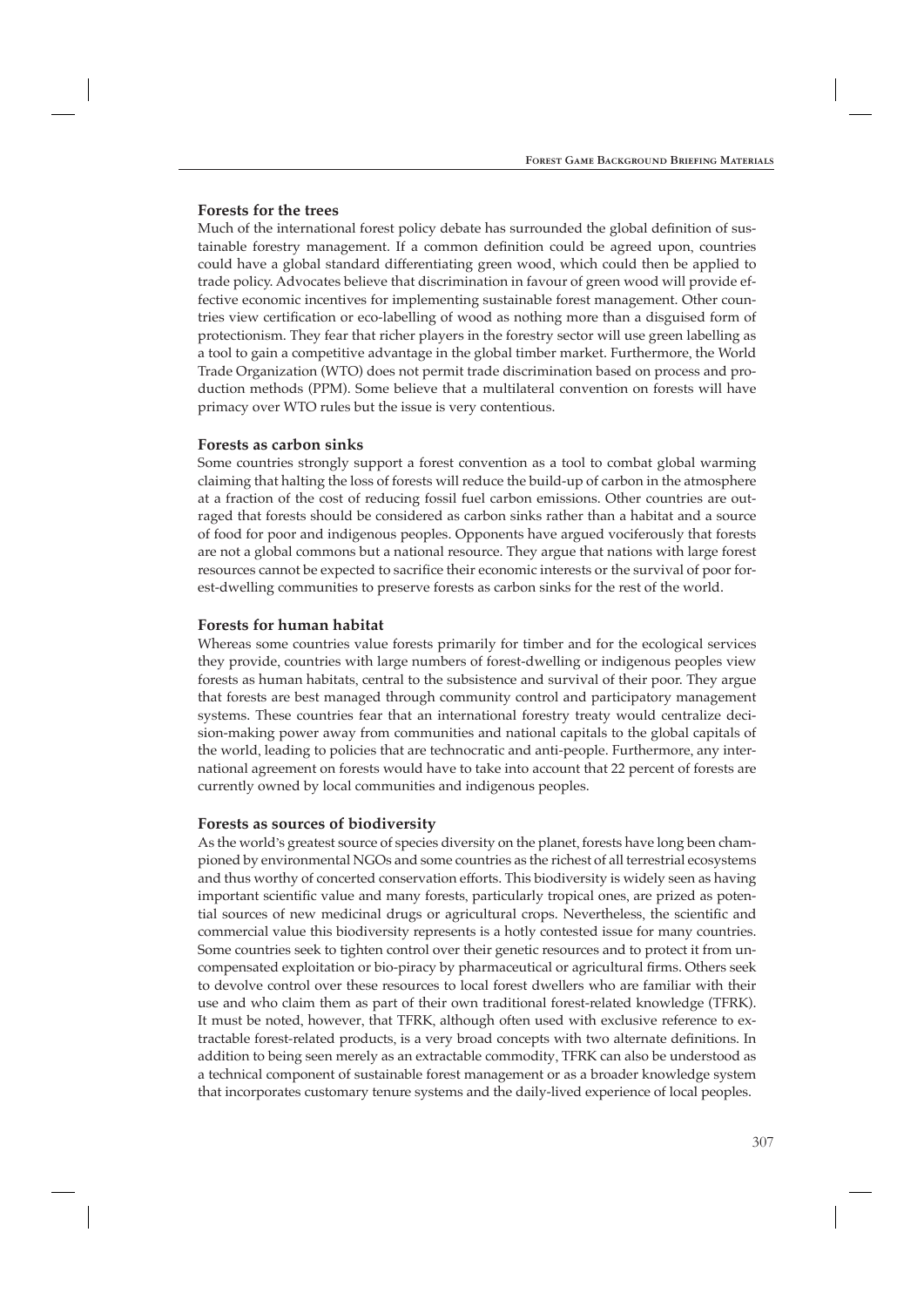# **Forest Game Scenario<sup>13</sup>**

Recent studies have shown that despite public campaigns to reduce deforestation and sustainably manage forest resources, global forest area has continued to decline and that this phenomenon may pose serious risks for human health and livelihoods, biodiversity and economic sustainability. Taking its cue from growing international concern regarding the impact of deforestation, desertification and land degradation, the United Nations Forum on Forests (UNFF) has chosen to dedicate its full attention to this issue in its upcoming meeting. The Director of UNFF has called upon participant nations to create a draft of this framework, to be presented to the plenary assembly of all nations at the next international UNFF summit.

The Director believes that one of the most important steps to creating a widely accepted and actionable treaty is to encourage representatives of both developed and developing countries to engage in upfront and informal dialogue early on, before they are required to commit to official state positions and accompanying public scrutiny that invariably narrows one's flexibility of position. The UNFF Director hopes that such a period of brainstorming will allow the 17 assembled nations to produce a draft treaty that reflects the most vital concerns of all parties while taking account of the best scientific advice available.

As the first step towards initiating a constructive international dialogue, UNFF has decided to convene 16 nations and one Chair in a Working Group. The Working Group's responsibility is to address the issues of sustainable forest management and conservation with the ultimate objective of outlining an appropriate and well-defined agenda of issues, options and potential solutions that may be presented for full-scale negotiations on the subject at a later, and more formal, stage of negotiations. It must be stressed that the exercise is preliminary, and that though a draft framework is the goal, it is not expected that any document produced at this meeting can be a final, formal word on the subject. The end product document will define key issues and areas for potential agreement and/or conflict for the plenary session's later consideration.

The UNFF has attempted to select a representative body of nations that will give voice to the major relevant concerns and issues, while realizing that no representative body can be a true microcosm of the global community. The countries to be assembled include both industrialized and developing nations, the global North and the global South, the largest exporters and importers of timber and other forest products and nations that may speak to the issue of

<sup>13</sup> The Negotiation Simulation on Global Forests Management and Conservation is for educational use only. The scenario and role instructions in this simulation are entirely hypothetical and do NOT represent any official policy or positions. This simulation exercise was developed in partnership by the United Nations Environment Programme (UNEP), the United Nations Institute for Training and Research (UNITAR), the Fletcher School of Law and Diplomacy (Tufts University), and the University of Joensuu, Finland, under the direction of Barbara Ruis (UNEP), Brook Boyer (UNITAR), Professor Adil Najam (Fletcher School of Law) and Professor Tuomas Kuokkanen (University of Joensuu). Brooke Barton and Nadaa Taiyab, both of the Fletcher School of Law, co-ordinated the role development, and the individual role instructions were written by Brooke Barton, Karoun Demirjian, Joshua Newton, Nadaa Taiyab, and Nirmalan Wigneswaran from the Fletcher School of Law and Hyun-Binn Cho and Arun Seetulsingh from UNITAR. The development of the exercise was supported by the University of Joensuu. This exercise may not be used, reproduced, revised, or translated in whole or in part by any means without written permission.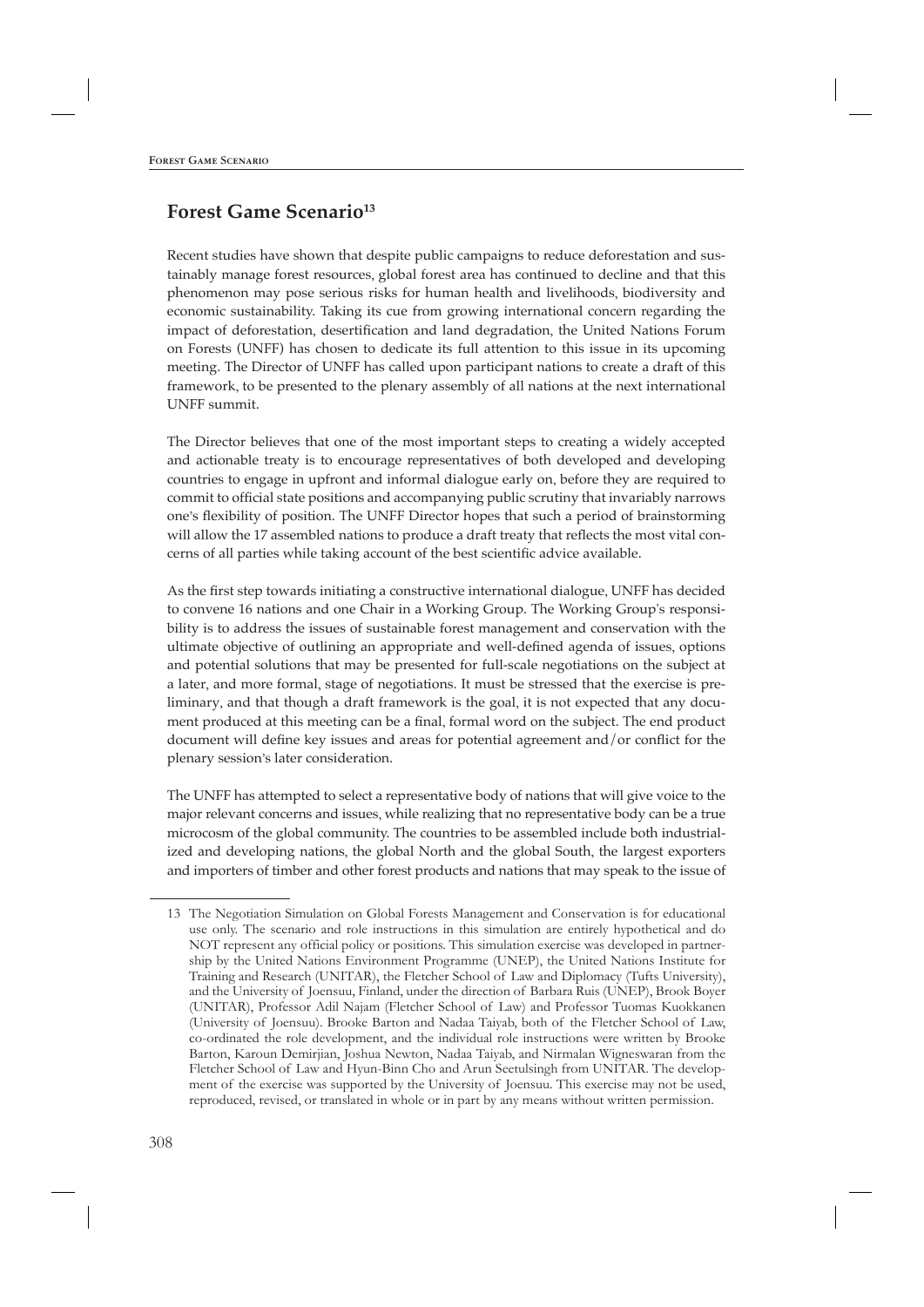balancing livelihoods and forest cover. These nations are Brazil, Canada, China, Costa Rica, DRC, Ecuador, France (EU), Finland, India, Indonesia, Japan, Laos, Madagascar, Russia, Tanzania and the United States. A representative from Switzerland will serve as the chair.

The Director seeks for the participants of this meeting to generate a consensus document on sustainable forest management and conservation. Such a document could range from a statement of principles to a declaration to a draft of elements of a potential treaty. The consensus document that is arrived at may be presented as recommendations to the plenary assembly. With apologies for any redundancy, the Director again stresses that the purpose of this meeting is to reinvigorate discussion on the subject, identify key issues and options and create a *draft* framework for possible options. To assist you in these efforts, the UNFF staff has identified a preliminary list of three general areas of discussion, outlined below. As these are broad areas, however, it is hoped that the meeting will enable participants to narrow the debate within each area to identifiable, and manageable, issues and options.

#### **Nature and Form of the Instrument**

To assist in your deliberations, UNFF has identified three options for the potential form that international legislation on deforestation may take, although the Working Group may collectively be able to suggest a more appropriate model. The strongest option would be a stand-alone Framework Convention on Forests, under which deforestation and an action plan for curtailing it would be confronted as a problem for unique consideration, funding and implementation. Alternatively, nations may consider capitalizing on existing synergies by creating an agreement on forests as a protocol to a pre-existing treaty such as the Convention on Biological Diversity,<sup>14</sup> the United Nations Framework Convention on Climate Change, 15 the Kyoto Protocol, 16 the United Nations Convention to Combat Desertification,<sup>17</sup> the International Tropical Timber Agreement<sup>18</sup> and the Convention on the International Trade in Endangered Species.19 A third and least proactive option would be to simply strengthen the role of the UNFF as the co-ordinating mechanism for continued forest action and research. However, the Director of UNFF wishes to stress that this course of action is hardly innovative, and marks only a marginal improvement to the current status quo.

#### **Possible Actions**

A draft framework should take specific action with regards to the timber trade, ecosystem services, local livelihoods and traditional forest-related knowledge (TFRK), as well as monitoring and assessment. First, concerning the timber trade, the strongest option would be to oblige nations to commit to sustainably managing all of their timber stands and implementing mandatory certification schemes. Canada and Finland have been working on a set of international certification standards and have further suggested that nations impose import restrictions on uncertified timber (see the attached Vancouver-Helsinki proposal).<sup>20</sup> Voluntary national certification is the other option, but would be a fairly weak measure, as

- 17 UNCCD, *supra* note 10.
- 18 ITTA 1994, *supra* note 6.
- 19 CITES, *supra* note 12.

<sup>14</sup> CBD, *supra*, note 7.

<sup>15</sup> UNFCCC *supra* note 8.

<sup>16</sup> Kyoto Protocol, *supra*, note 9.

<sup>20</sup> This document is available on the University of Joensuu – UNEP International Environmental Law-making and Diplomacy Course website, www.joensuu.fi/unep/envlaw/index.html.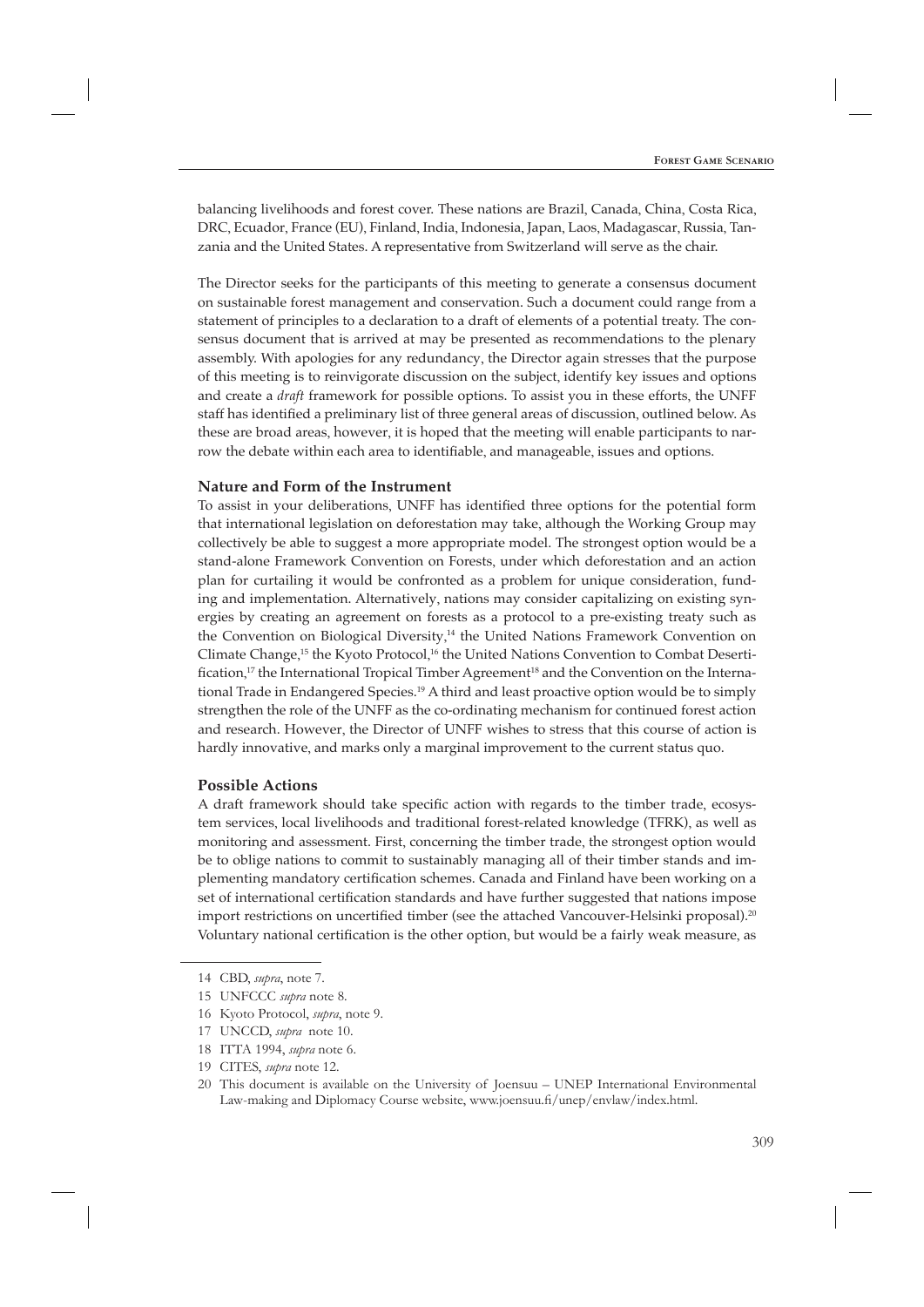each nation would be free to set its own criteria. With regard to ecosystems protection, nations could choose from a range of options including setting firm targets on the reduction of deforestation rates, mandatory increases in conservation areas and the strengthening of national legislation to protect conservation areas. The UNFF would strongly advise setting up an inter-governmental panel to identify endangered ecosystems or no-go areas that could then be protected under national conservation regimes. Any plan must address concerns regarding the livelihoods of local communities, forest-dwellers and indigenous peoples, as well as poverty alleviation. Several governments and NGO groups have also advocated for the recognition of local rights to TRFK. Monitoring and assessment efforts could include the continuation of the existing UNFF system of annual reporting. However, given the low level of actual implementation of national forest management plans, it may be advisable to consider employing third party verification of these reports by NGOs or international bodies. These are the general areas the UNFF feels are necessary to confront, but the Working Group should not feel constrained to these particular topics or options for its consideration.

#### **Financing**

There are several options that could be considered for financing sustainable forestry management and conservation activities. First, a new financing mechanism, such as the proposed Forest Financing Fund (see the attached Brazilian proposal), 21 could be created via some sort of global tax or via voluntary donations. This alternative would allow nations to create a unique mechanism focused solely on forestry and governed in an appropriate and equitable manner, but would entail significant start-up and administrative costs as well as a learning period. Another route would be to channel money through existing mechanisms such as the Global Environment Facility (GEF), which has a great deal of experience in forestry projects. Other options include public-private partnerships that would facilitate foreign direct investment into national forest sectors to promote more efficient and sustainable timber production, as well as a market-based mechanism that would essentially rely on increased tax revenue from timber exports to fund ongoing certification efforts.

Representatives of the 16 countries, as well as the Chair, have received common background briefing materials from UNFF to help them prepare for this meeting, as well as individualized, confidential instructions from their respective governments. The confidential instructions detail each role's views on the three issues under consideration.<sup>22</sup> Moreover, some of the parties have prepared proposals that may be distributed to the other members of the Working Group during the course of the negotiation.

<sup>21</sup> This document is available on the University of Joensuu – UNEP International Environmental Law-making and Diplomacy Course website, www.joensuu.fi /unep/envlaw/index.html.

<sup>22</sup> The individual country instructions are available on the University of Joensuu – UNEP International Environmental Law-making and Diplomacy Course website, www.joensuu.fi /unep/envlaw/ index.html.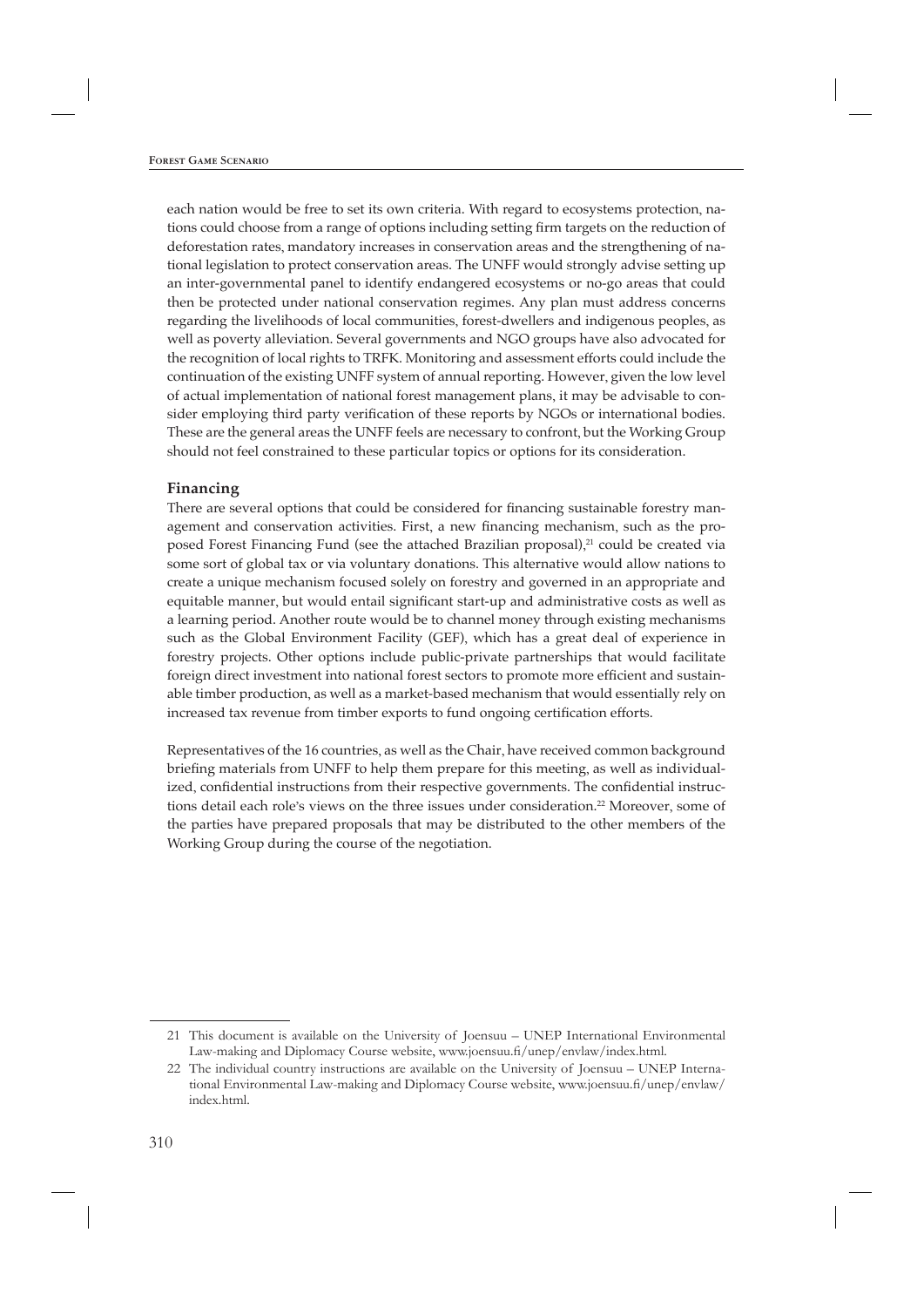# **Bloc Negotiation Simulation Exercise: UN Framework Convention on Forests Conference of the Parties**<sup>1</sup>

### *Johannah Bernstein2*

The University of Joensuu – UNEP International Environmental Law-making and Diplomacy Course 2005 aimed to emphasize the practical side of international environmental negotiations. Alongside the lectures and presentations given on various topics related to international environmental law-making were two negotiation simulation exercises, run in the first and second weeks of the course, respectively. While both exercises incorporated the special theme of the 2005 course, forests, they differed in the approaches taken and elements introduced.

The first exercise was based on multilateral negotiations from a country perspective, and participants had the remit of negotiating a draft treaty on the sustainable conservation and management of forests, which best met the interests of the country they were selected to represent. This second exercise, held during the second week, acted as a sort of follow up to the negotiation simulation held during the first week. Having simulated the negotiations of a framework convention, parties were brought together in the second week in a hypothetical first Conference of the Parties to resolve certain outstanding issues. The important difference in approach between the exercises was that rather than negotiating from individual country positions, participants were called upon in this second exercise to negotiate in blocs of countries. This distinct approach introduced participants to another

<sup>1</sup> The materials prepared for the August 24 UNFCF COP-1 negotiation simulation exercise are intended for educational purposes only. The materials were prepared by Johannah Bernstein and are entirely hypothetical and ARE NOT official UN documents.

<sup>2</sup> Environmental Law and Policy Consulting, Brussels, Belgium.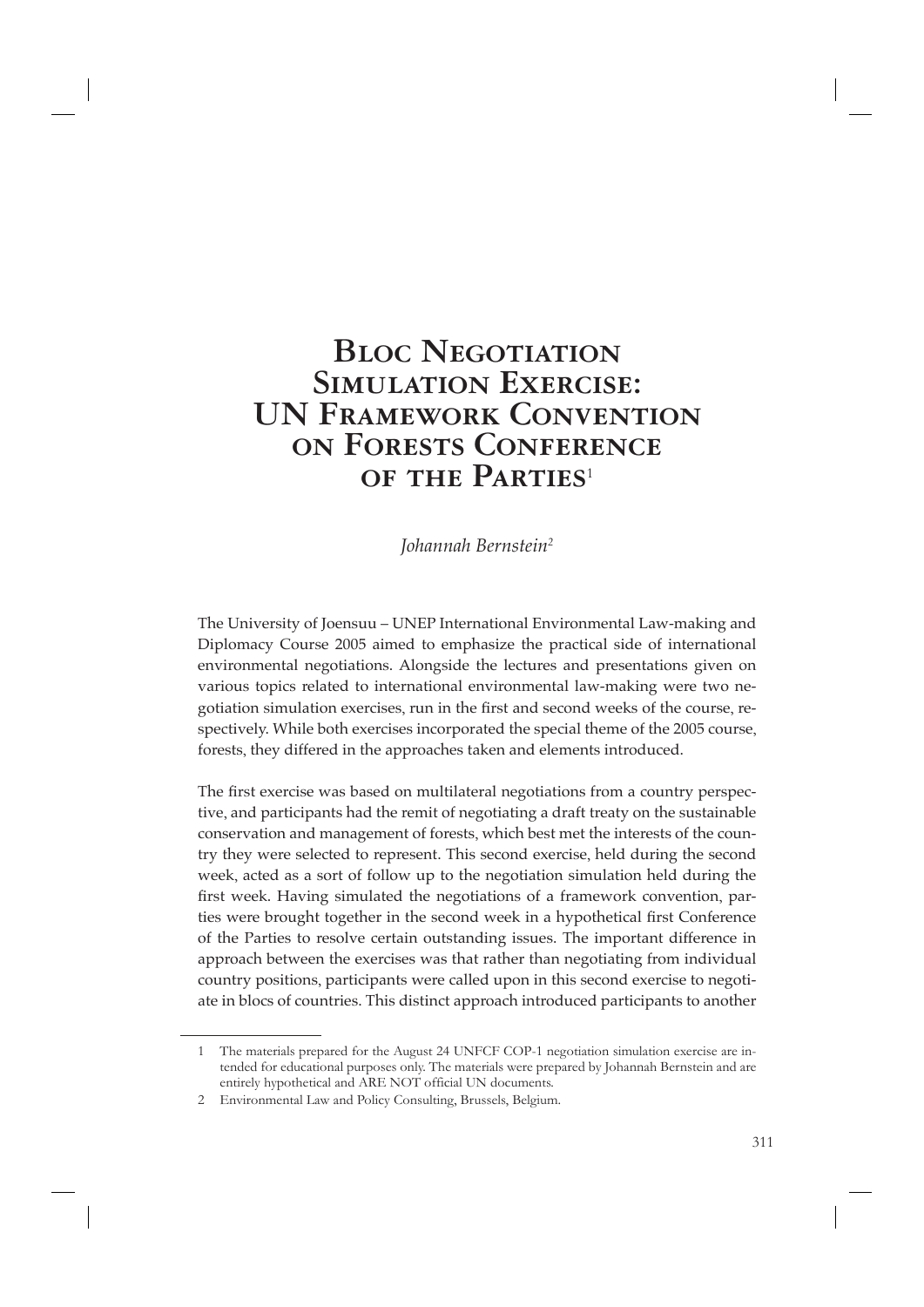central aspect of multilateral environmental negotiations: bloc negotiations and positions.

Prior to the exercise, participants were given an information pack which included, in the form of an explanatory note, background information on the exercise, general instructions on how the exercise would be run and information on substantive elements to be negotiated by the blocs. The information pack also included a Chair's summary of the negotiating points and a copy of the hypothetical framework convention. Lecture notes on MEA Negotiating Processes, Negotiation Strategies and Techniques were also provided. The explanatory note and Chair's summary are reprinted in the present Review.<sup>3</sup>

The one day bloc negotiation simulation exercise began with a general introduction to the purpose and scope of the exercise, as well as an outline of the main negotiating processes and negotiation strategies and techniques. Participants were randomly designated individual countries, not their own, which they would represent within their respective blocs. These four blocs were the European Union, the Group of 77 and China, JUSCANZ (Japan, the United States, Canada, Australia and New Zealand) and AOSIS (Association of Small Island States). The blocs began negotiations internally during a working lunch in which they prepared bloc opening statements and amendments to the draft texts provided earlier. This was followed by a general debate on the proposed amendments. The exercise continued with further meetings within the blocs to prepare unified positions. The participants were then divided into two working groups, each with a remit to negotiate specific outstanding issues. The importance of a unified bloc position was highlighted here as there was only one participant per country and participants were therefore not in a position to individually take part in each of the working groups. Positions had to be negotiated in advance and partners within the respective blocs had to be relied on to carry out negotiations in the bloc's interests. The negotiation exercise closed with a reconvening of the plenary to hear the rapporteurs of the two working groups.

<sup>3</sup> For the full set of documents given to participants during the Course please refer to the University of Joensuu – UNEP International Environmental Law-making and Diplomacy Course website, www.joensuu.fi /unep/envlaw/index.html.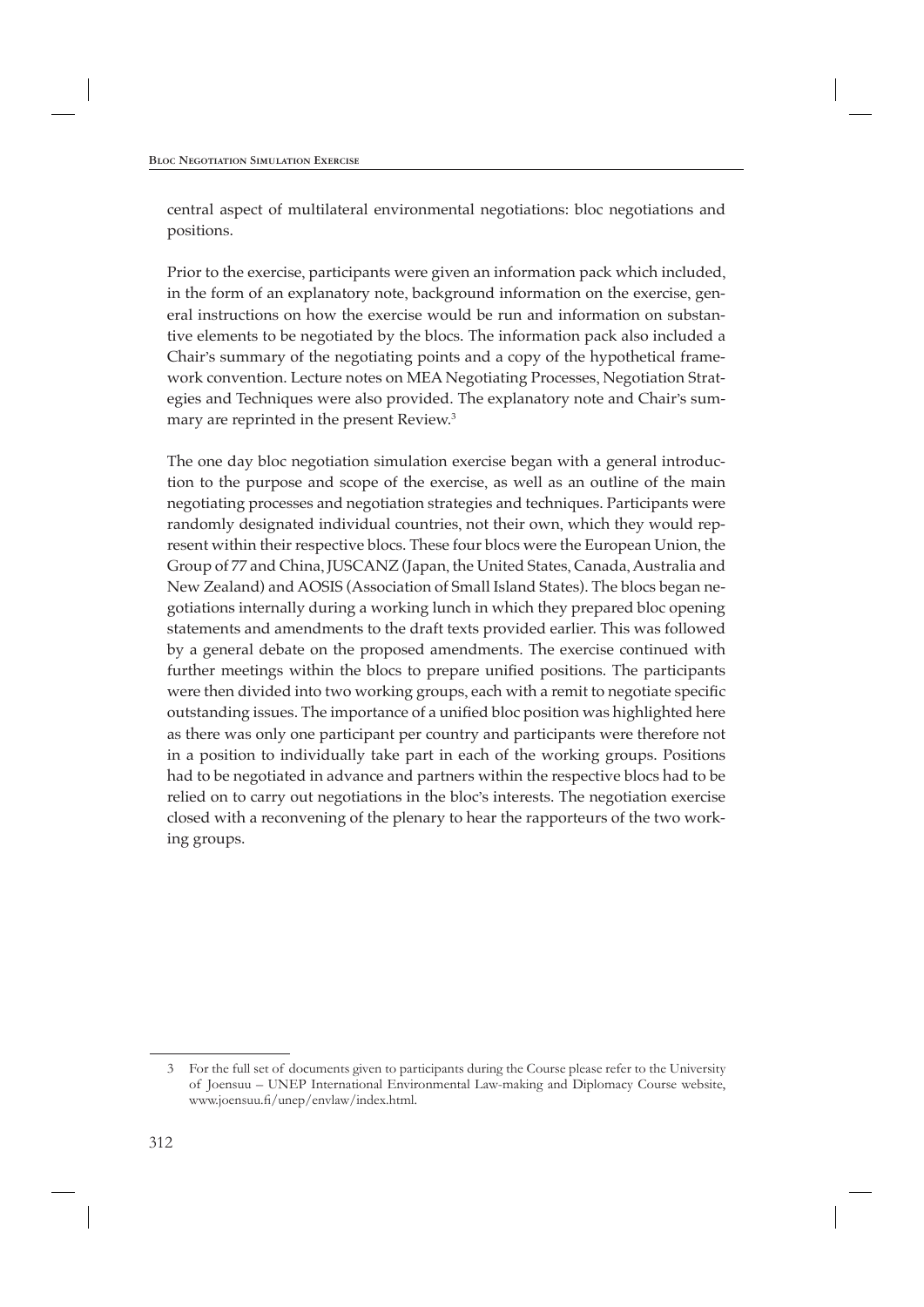# **Explanatory Note by the Executive-Secretary of the UNFCF Secretariat4**

#### **Background to the UNFCF**

The first session of the United Nations Conference of the Parties to the Framework Convention on Forests will take place in Joensuu, Finland, on 24 August 2005. At this first meeting, the COP will resume the negotiation of outstanding issues related to the draft Convention, which could not be resolved at the final session of the United Nations Intergovernmental Negotiating Committee on Forests (INCF-10). The INCF negotiation process was undertaken over a period of two years and followed, inter alia, on the policy dialogue that had been facilitated by the Intergovernmental Panel on Forests (IPF) and the Intergovernmental Forum on Forests (IFF). Notably, the IPF Proposals for Action provided an important substantive basis for the elaboration of the draft Convention.

In July 2003, the United Nations Economic and Social Council (ECOSOC), in resolution E/2003/47, established the INCF with the main objective to adopt a legally binding instrument on the sustainable management, protection and conservation of forests. The first organizational session of the INCF took place on 1-10 July 2003, at UN headquarters in New York. At that session, member states agreed on a work programme for the subsequent sessions of the INCF. They also agreed that the INCF and subsequent UNFCF Secretariat would be located in Joensuu, Finland. Under the auspices of INCF Sessions 2-10, intergovernmental negotiations were carried out on the elements of the draft Convention. Multi-stakeholder dialogues and high-level ministerial segments were held at each of these sessions.

#### **Purpose of UNFCF COP-1**

The draft United Nations Framework Convention on Forests provides that the Conference of the Parties, as the supreme body of the Convention, shall keep under regular review the implementation of the Convention and shall make, within its mandate, the decisions necessary to promote the effective implementation of the Convention. Furthermore, the Conference of the Parties shall periodically examine the obligations of the Parties and the institutional arrangements under the Convention in the light of the objective of the Convention, the experience that will be gained in its future implementation and the evolution of scientific and technological knowledge regarding the state of the world's forests.

The principal objective of COP-1 in this context will be to finalize negotiations regarding the outstanding issues in the draft Convention, which could not be resolved at the tenth and final session of INCF-10.<sup>5</sup> Following an INCF Secretariat fact-finding mission to assess proposed facilities, the members of the INCF-10 Bureau accepted the generous offer of the University of Joensuu to host COP-1. This acceptance was communicated to all Parties in an information note. The INCF secretariat and the University of Joensuu recently concluded a host country agreement.

<sup>4</sup> The materials prepared for the 24 August 2005 UNFCF COP-1 negotiation simulation exercise are intended for educational purposes only. The materials were prepared by Johannah Bernstein and are entirely hypothetical and ARE NOT official UN documents.

<sup>5</sup> See Section 4 of this explanatory note.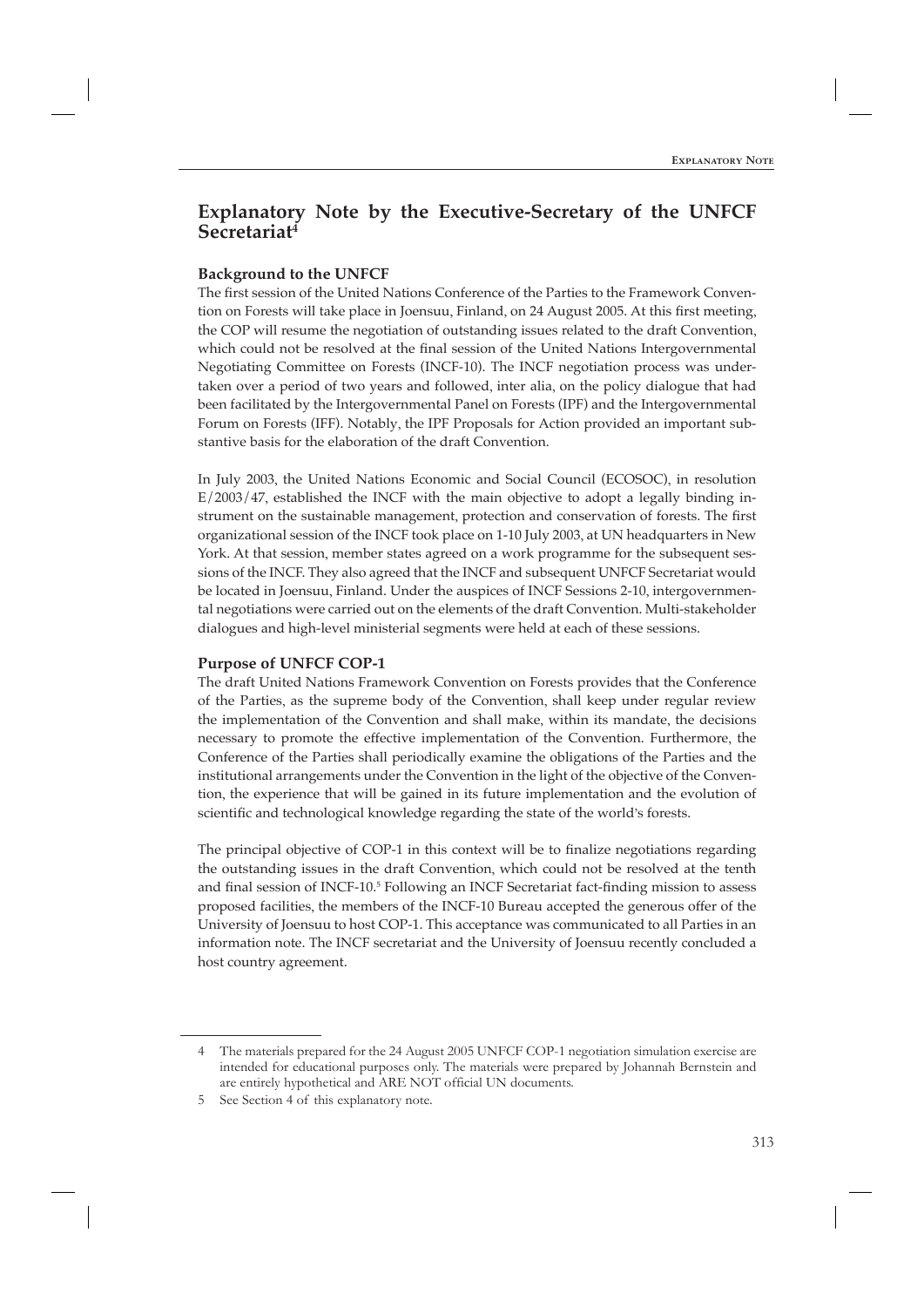#### **Proposed organization of UNFCF COP-1**

#### **Item 1 of the provisional agenda (Opening statements)**

COP 1 will be opened by the newly adopted Chair of the COP, Ambassador Johannah Bernstein. The Committee of the Whole (CoW) will commence with opening statements. The Chair's opening statement will be followed by opening statements to be presented by the four negotiating blocs in the following order: G-77, European Union, AOSIS, JUSCANZ. In order to dispose quickly of opening procedures, it is proposed that these be the only statements at the opening of the session. The blocs will be allocated five minutes each to highlight their overarching priorities and concerns regarding the challenges of the management, conservation and sustainable development of all types of forests. It is important to note that the opening statements, amendments and proposals, which will be tabled by the blocs, will have been prepared in advance, notably during the period immediately preceding the opening of COP-1.

#### **Item 2 of the provisional agenda (General debate on Article 4)**

Following the opening statements, the first plenary meeting of the Committee of the Whole will proceed to consideration of Item 2, whereby the negotiation blocs will prepare their new amendments and proposals to the seven substantive commitments contained in Article 4 of the Draft Convention. The blocs will be invited to identify the following points in their amendments and proposals to each of the seven substantive commitments: contested elements and the underlying rationale for objections to existing elements of the text and proposals for alternative elements.

The Chair will conclude discussion of each of the seven substantive commitments in their consecutive order. Each of the blocs will have a maximum of five minutes to present their amendments and proposal for each of the seven substantive commitments. Once the blocs have tabled their amendments and proposal to each of the seven commitments, the Chair will open the floor for general debate on the proposals tabled for each commitment. At this stage, the blocs will be invited to comment on the proposals that will have been tabled. Following conclusion of the general debate, the Chair will identify the outstanding issues that will require priority attention by the two Working Groups, which will be established under the CoW. The Chair will then adjourn the CoW to provide sufficient time for the negotiation blocs to prepare new proposals in response to the outstanding issues that will not have been resolved in the CoW.

#### **Item 3 of the provisional agenda (Working Groups A and B)**

The Chair will appoint Bureau officers to preside over working group negotiations. Working Group A will address substantive commitments 1-4 and Working Group B will address substantive commitments 5-7. The negotiation blocs will be represented in each of the working groups and will divide their respective members to ensure optimal regional representation in each of the working groups. The working group chairs will undertake informal consultations where necessary and may refer drafting tasks to informal groups, as appropriate. As well, COP-1 Chair Ambassador Bernstein will undertake Friends of the Chair consultations to assist in working group deliberations.

#### **Item 4 of the provisional agenda (Closing Plenary)**

The final session of the CoW will convene to review the progress of the Working Groups. The Chair of COP-1 and the chairs of the Working Groups will present the agreements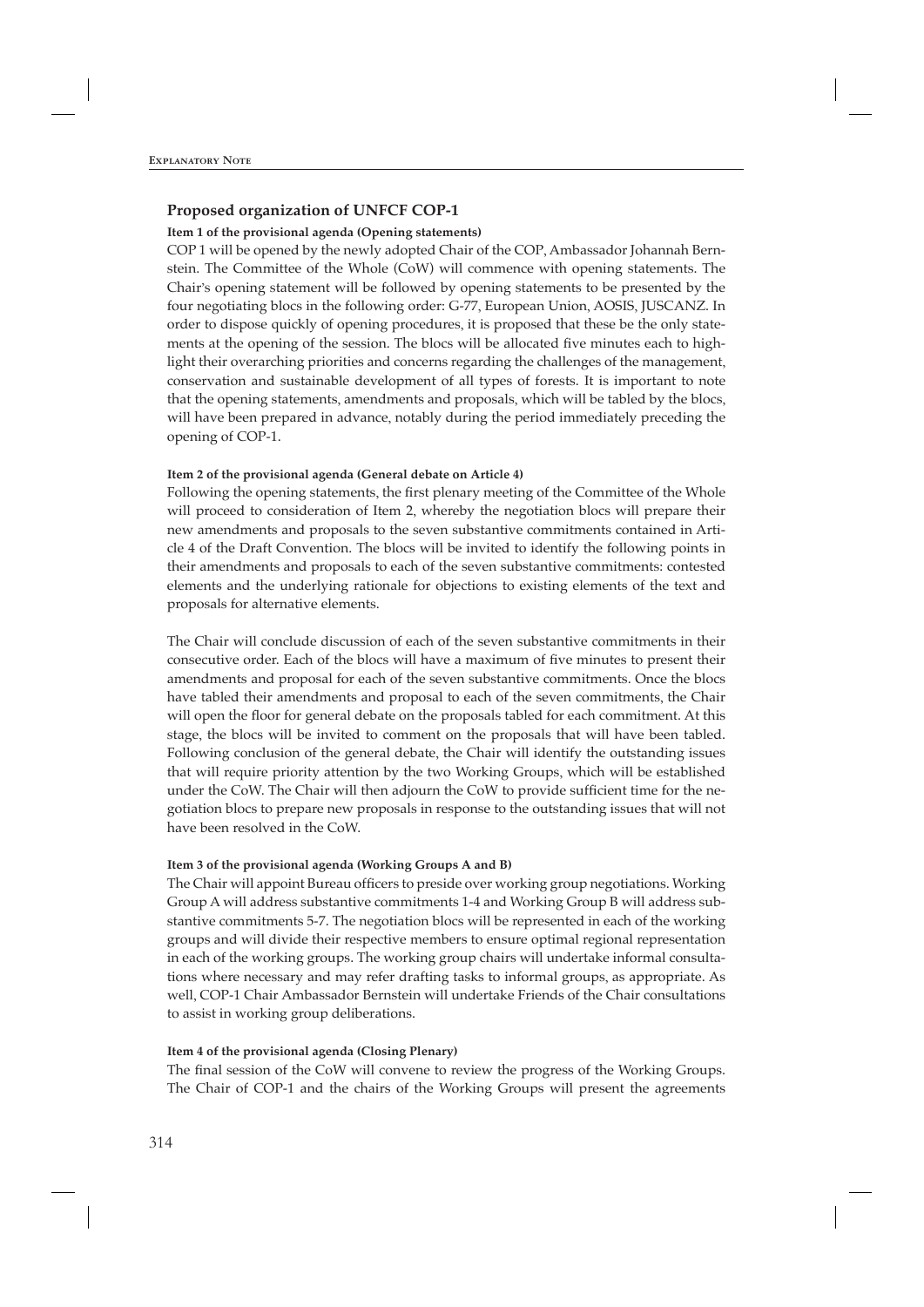reached on the seven substantive commitments and will review the results of informal consultations. The Chair will summarize the outstanding issues to be deferred to COP-2.

#### **Substantive issues to be taken up by COP-1**

The tenth and final session of the Intergovernmental Negotiating Committee on Forests (INCF-10) was able to adopt most of the draft text of the UN Framework Convention on Forests. However, it was unable to reach conclusion on Article 4, which contains the seven substantive commitments to be undertaken by Parties. At INCF-10, Parties decided to defer final negotiation regarding the seven commitments to COP-1.

The seven commitments contained in Article 4 are the following: guarantee the protection, sustainable management and conservation of all forests; protect local livelihoods; protect traditional forest-related knowledge; promote sustainable timber trade; establish capacities for monitoring, assessment and observation of forests and related programmes, projects and activities; strengthen financing for forest management; guarantee technology transfer.

The Chair's Summary of INCF-10 provides an overview of the main points of disagreement, which could not be resolved at that session. The Chair's Summary has been distributed to member states as an unofficial document. COP-1 will be invited to adopt draft decisions or conclusions pertaining to the seven commitments contained in Article 4.

#### **COP-1 Bureau**

Consultations with regional group co-ordinators were initiated at INCF-10 on nominations to the Bureau of COP-1. At the last INCF meeting, the Chair called for the election of the Chair of COP-1. The unanimously elected COP-1 Chair will invite the first session of the COP to elect the remainder of its officers and the chairs of the subsidiary bodies. This election will take place at the beginning of the session, provided that consultations on the nominations to the Bureau of COP-1 have been completed. If further consultations are needed, the election of the other officers could be deferred. Each of the five regional groups shall be represented on the Bureau.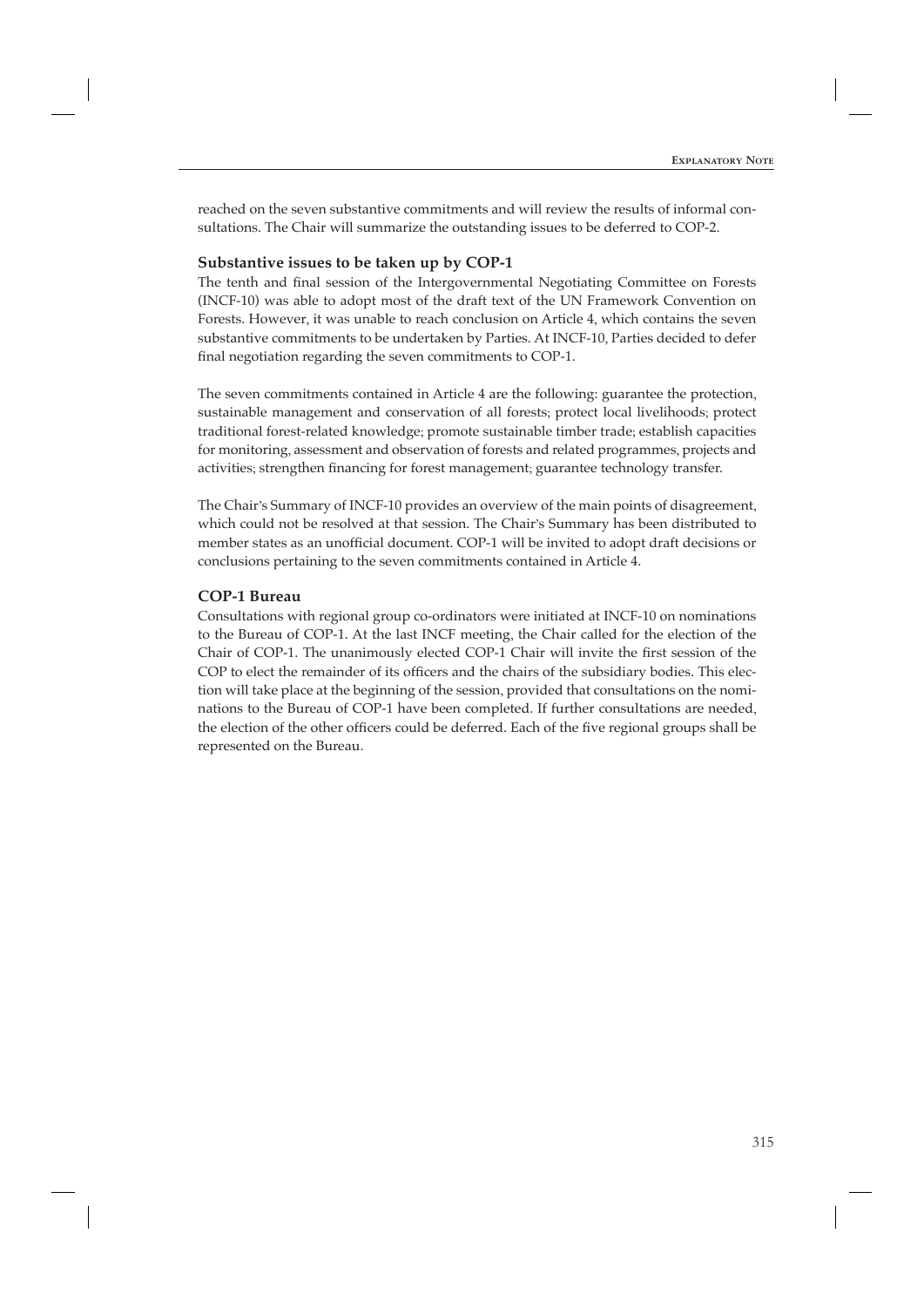#### **COP-1 Negotiating Blocs**

The Conference of the Parties is of course an open-ended negotiating process with parties who have not yet ratified the Convention invited to attend as observers. The following blocs are expected to be active at COP-1.

## **EU JUSCANZ** Austria Canada Czech Republic **Japan** Finland Russia<sup>6</sup> France Switzerland Greece United States of America Latvia Slovakia Sweden United Kingdom **G-77 and China AOSIS** Argentina Bahamas Brazil Maldives Burkina Faso Papua New Guinea Chile Samoa China Seychelles Congo Togo<sup>7</sup> Costa Rica **Trinidad** and Tobago Ecuador India Indonesia Kenya Laos Madagascar Malaysia Malawi Pakistan Senegal Tanzania Thailand

<sup>6</sup> Russia does not normally negotiate with JUSCANZ but will be invited to join this group for the purposes of COP-1.

<sup>7</sup> Togo does note normally negotiate with AOSIS but will be invited to join this group for the purposes of COP-1.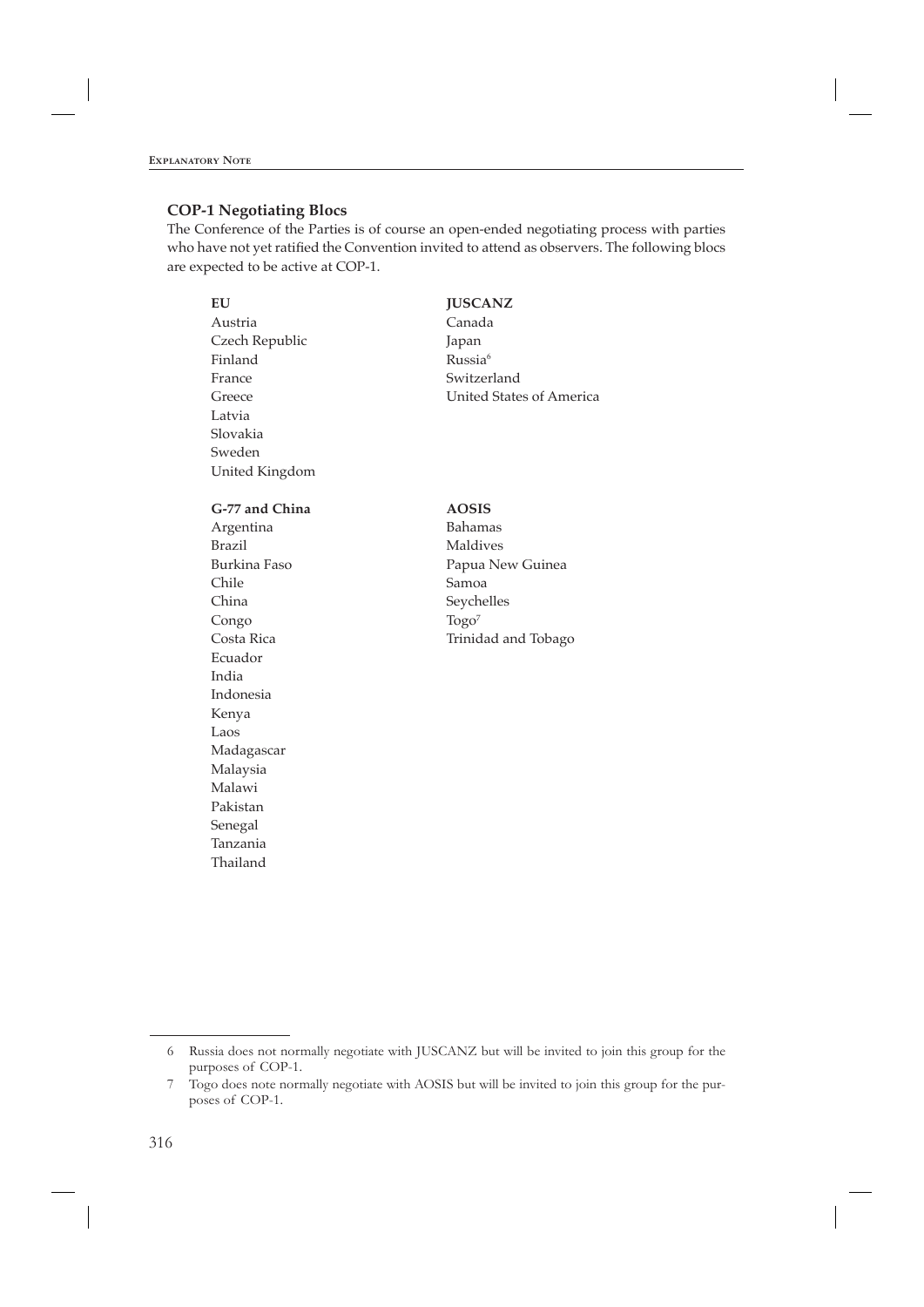# **Chair's Summary 10th Session of the United Nations Intergovernmental Negotiating Committee on Forests (INCF-10)8**

- The tenth and final session of the United Nations Intergovernmental Negotiating Committee on Forests (INCF-10) was held 15-19 August at the new UN headquarters in Joensuu, Finland.
- 2. More than 100 Ministers with Environment and Forest portfolios met together with the heads of a number of UN agencies and international organizations, as well as a broadbased representation of major groups to adopt the final text of the United Nations Framework Convention on the Protection, Sustainable Management and Conservation of All Types of Forests Especially in Countries with Fragile Ecosystems, including those of Low Forest Cover Countries.
- 3. During the course of the meeting, parties were able to reach agreement on most of the draft Convention, with the exception of Article 4, which contains the seven substantive commitments and which is entirely bracketed.
- 4. Commitment 1, Guarantee the protection, sustainable management and conservation of all forests, calls for the development of national forest strategies to address, inter alia, the establishment of protected areas and deforestation reduction targets. Deforestation reduction rates were the subject of protracted negotiations with many member states opposed to mandatory reduction rates and to the compulsory creation of new protected forest areas. For many developing countries, their acceptance of either reduction targets or protected areas was conditional upon the agreement of developed countries to increase financial and technical support for sustainable forest management.
- 5. Commitment 2, Protect local livelihoods, calls for the protection of the rights of local communities and indigenous peoples to subsistence, food security and livelihoods. Contentious issues included the recognition of such rights in accordance with basic international human rights standards. Member states were also divided regarding the extent to which the unique role of indigenous peoples should be recognized.
- 6. Commitment 3, Protect traditional forest-related knowledge, calls for the protection of traditional forest related knowledge (TFRK). Member states were divided regarding recognition of the intellectual property rights of indigenous and forest-dependent peoples who possess TFRK. The issue of illegal international trafficking in uncertified forest products and the fair and equitable sharing of benefits were also the subject of protracted debate with parties unable to reach agreement on the final wording.
- 7. Commitment 4 'Promote sustainable timber trade' calls for improvement in market access for forest goods and services. Member states were divided regarding the complete elimination of tariff and non-tariff barriers to trade, as well as on the call

<sup>8</sup> The materials prepared for the 24 August 2005 UNFCF COP-1 negotiation simulation exercise are intended for educational purposes only. The materials were prepared by Johannah Bernstein and are entirely hypothetical and ARE NOT official UN documents.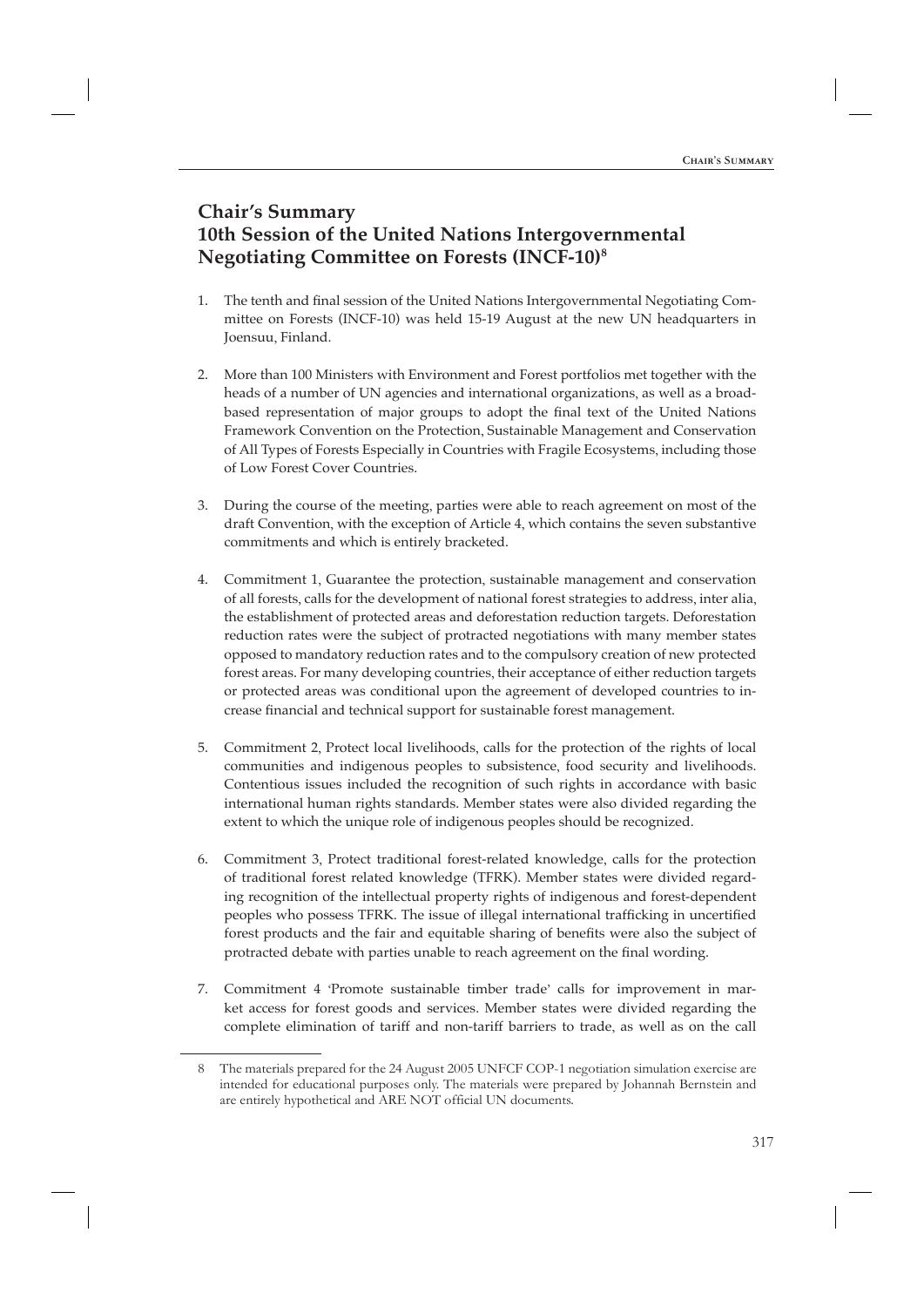for mandatory codes of conduct for promoting sustainable forest management. No agreement could be reached on a universal forest certification and labelling scheme or the phasing out and eventual ban of uncertified timber imports and other products developed from illegal logging practices.

- 8. Commitment 5, Monitor and assess sustainable forest management, calls for annual monitoring, assessment and reporting of the state of forests and the implementation of sustainable forest management practices and programmes. Agreement could not be reached regarding the mandatory or voluntary nature of such monitoring and parties could not resolve outstanding issues related to the development of national forest inventories as an important basis for the effective formulation of national forest programmes.
- 9. Commitment 6, Ensure financing for forest management, identifies a range of financing mechanisms to be considered for forest activities. Member states were unable to reach agreement on language related to reversing the decline in Official Development Assistance for forest-related activities, on the call for a new global forest fund, or on the mechanisms necessary to mobilize national resources.
- 10. Commitment 7, Guarantee technology transfer, calls on parties to promote, facilitate and finance, as appropriate, access to and the transfer of environmentally sound technologies related to sustainable forest management. Agreement could not be reached on the terms to underlie technology transfer or on the modalities for strengthening international co-operation.
- 11. Member states agreed to defer these outstanding matters to the first substantive session of the Conference of the Parties to the UN Framework Convention on Forests.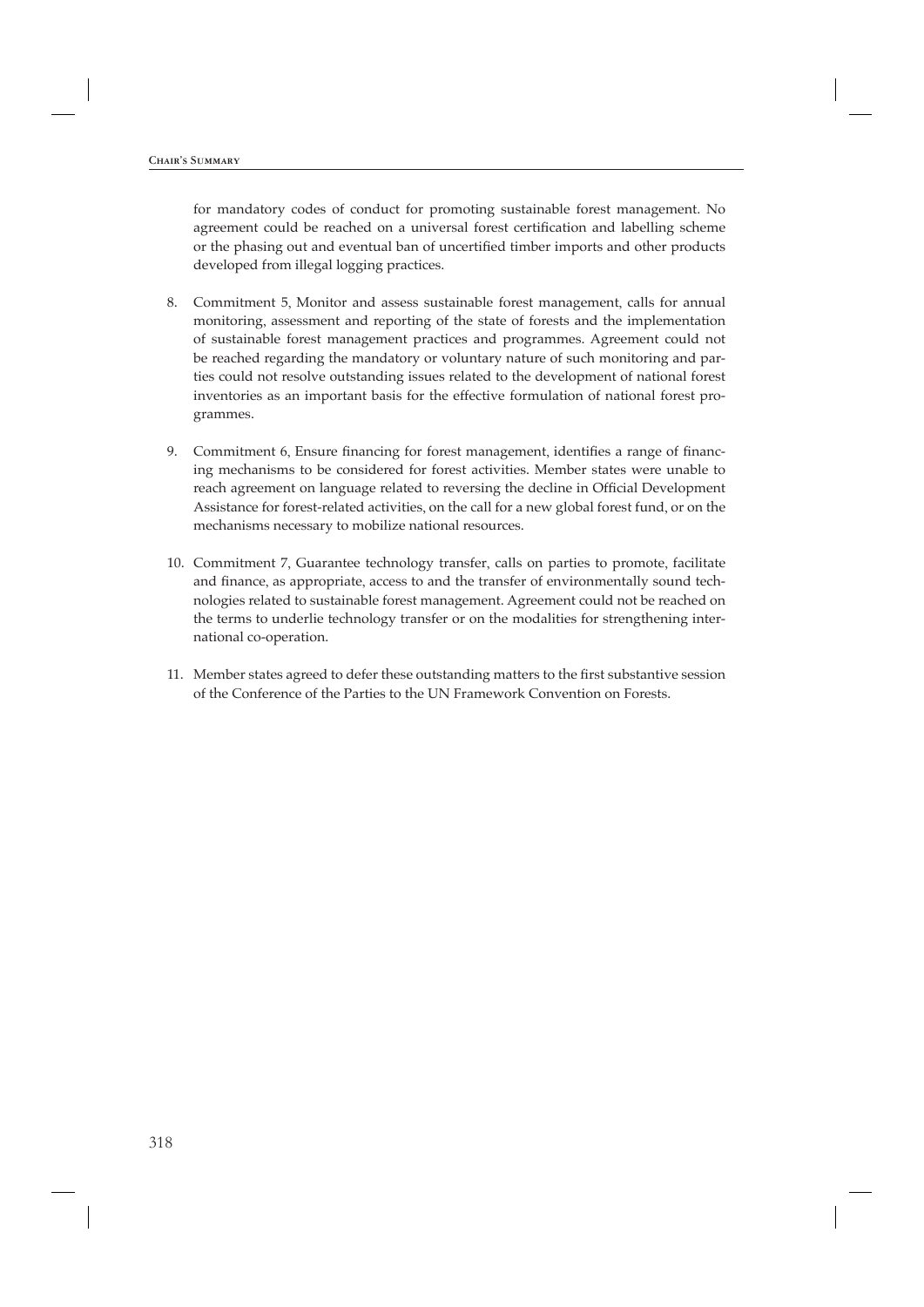$\frac{1}{\sqrt{2}} \int_{-\infty}^{\infty} \frac{1}{\sqrt{2}} \, d \mu \, d \mu$  $\frac{1}{2}$  $\begin{array}{c} - \\ | \end{array}$  $\frac{1}{\sqrt{2}}$